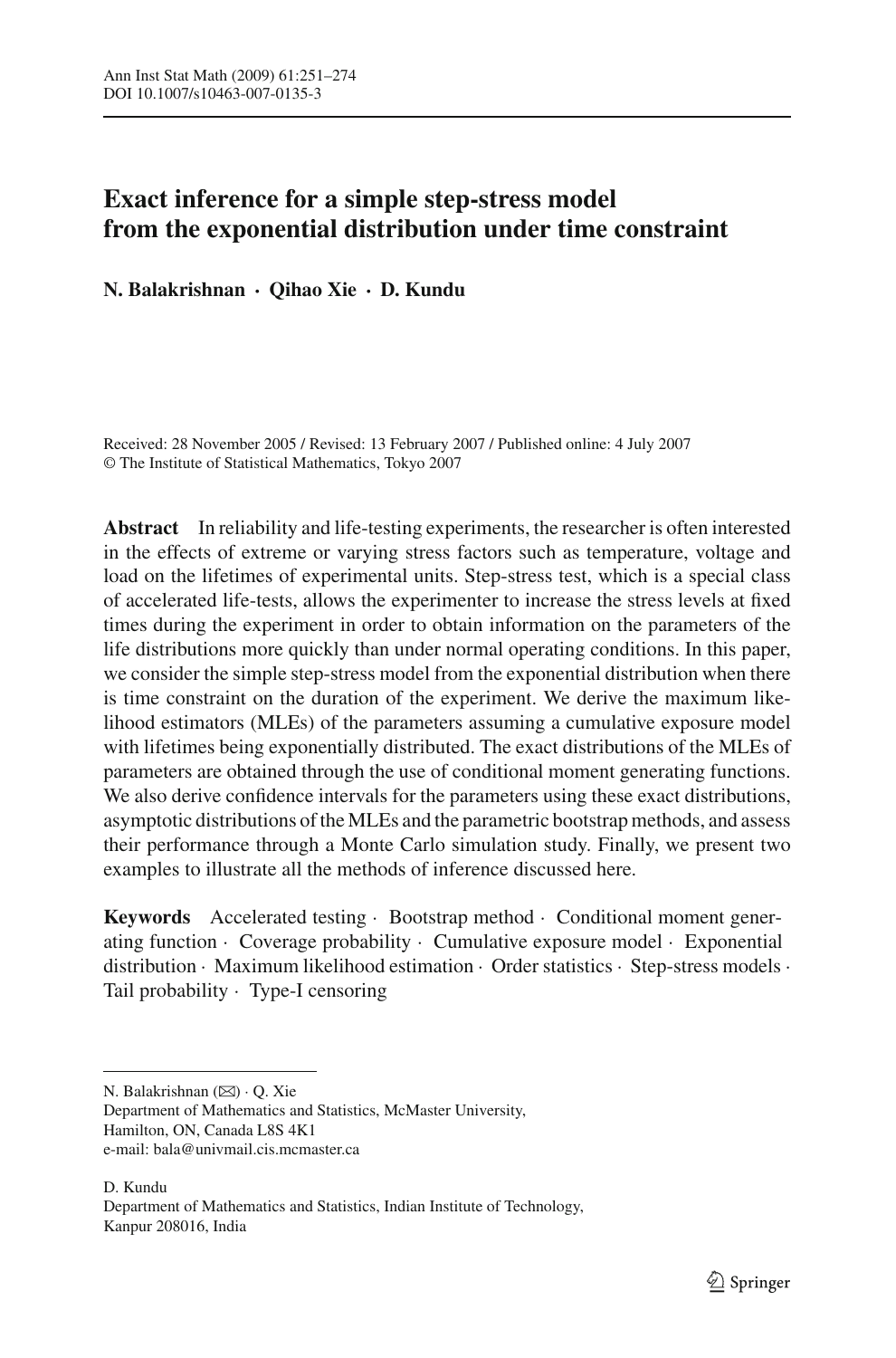## **1 Introduction**

In many situations, it may be difficult to collect data on lift-time of a product under normal operating conditions as the product may have a high reliability under normal conditions. For this reason, accelerated life-testing (ALT) experiments can be used to force these products (systems or components) to fail more quickly than under normal operating condition. Some key references in the area of accelerated testing include [Nelson](#page-23-0) [\(1990\)](#page-23-0), [Meeker and Escobar](#page-22-0) [\(1998](#page-22-0)), and [Bagdonavicius and Nikulin](#page-22-1) [\(2002](#page-22-1)).

A special class of the ALT is called the *step-stress testing* which allows the experimenter to choose one or more stress factors in a life-testing experiment. Stress factors can include humidity, temperature, vibration, voltage, load or any other factor that directly affects the life of the products. In such a life-testing experiment, *n* identical units are placed on an initial stress level  $s_0$  under a *m*-step-stress model, and only the successive failure times are recorded. The stress levels are changed to  $s_1, \ldots, s_m$ at pre-fixed times  $\tau_1 < \cdots < \tau_m$ , respectively. The most common model used to analyse these times-to-failure data is the "cumulative damage" or "cumulative exposure" model. We consider here the situation when there is a time constraint on the duration of the experiment, say  $\tau_{m+1}$ ; that is, the experiment has to terminate before or at time  $\tau_{m+1}$ . This is what is referred to as *Type-I Censoring* in reliability literature.

We consider here a simple step-stress model with only two stress levels. This model has been studied extensively in the literature. [DeGroot and Goel](#page-22-2) [\(1979](#page-22-2)) proposed the tampered random variable model and discussed optimal tests under a Bayesian framework. [Sedyakin](#page-23-1) [\(1966](#page-23-1)) introduced the cumulative exposure model in the simple step-stress case which has been further discussed and generalized by [Bagdonavicius](#page-22-3) [\(1978\)](#page-22-3) and [Nelson](#page-23-2) [\(1980\)](#page-23-2), while [Miller and Nelson](#page-22-4) [\(1983\)](#page-22-4) and [Bai et al.](#page-22-5) [\(1989](#page-22-5)) discussed the determination of optimal time at which to change the stress level from  $s_0$ and *s*<sup>1</sup> . [Bhattacharyya and Zanzawi](#page-22-6) [\(1989\)](#page-22-6) proposed the tampered failure rate model which assumes that the effect of changing stress level is to multiply the initial failure rate function by a factor subsequent to the change times. [Madi](#page-22-7) [\(1993](#page-22-7)) generalized this tampered failure rate model from the simple step-stress model (case  $m = 1$ ) to the multiple step-stress model (case  $m \geq 2$ ). [Khamis and Higgins](#page-22-8) [\(1998\)](#page-22-8) discussed the same generalization under the Weibull distribution. The tampered failure rate model as well as the model of [Khamis and Higgins](#page-22-8) [\(1998](#page-22-8)) are special cases of Cox's proportional hazards model under step-stresses; see [Bagdonavicius and Nikulin](#page-22-1) [\(2002\)](#page-22-1). [Xiong](#page-23-3) [\(1998](#page-23-3)) and [Xiong and Milliken](#page-23-4) [\(1999\)](#page-23-4) considered inference under the assumption of exponential life-time. They assumed that the mean life of an experimental unit is a log-linear function of the stress level, and developed inference for the two parameters of the corresponding log-linear link function. [Watkins](#page-23-5) [\(2001](#page-23-5)) argued that it is preferable to work with the original exponential parameters eventhough the log-linear link function provides a simple reparametrization. It is important to mention here that the cumulative exposure model, under exponential lifetime distribution, becomes an accelerated life-testing model. [Balakrishnan et al.](#page-22-9) [\(2007\)](#page-22-9) derived the exact distributions of the MLEs (maximum likelihood estimators) under the exponential distribution when data are Type-II censored. [Gouno and Balakrishnan](#page-22-10) [\(2001\)](#page-22-10) reviewed the developments on step-stress accelerated life-testing. [Gouno et al.](#page-22-11) [\(2004\)](#page-22-11) discussed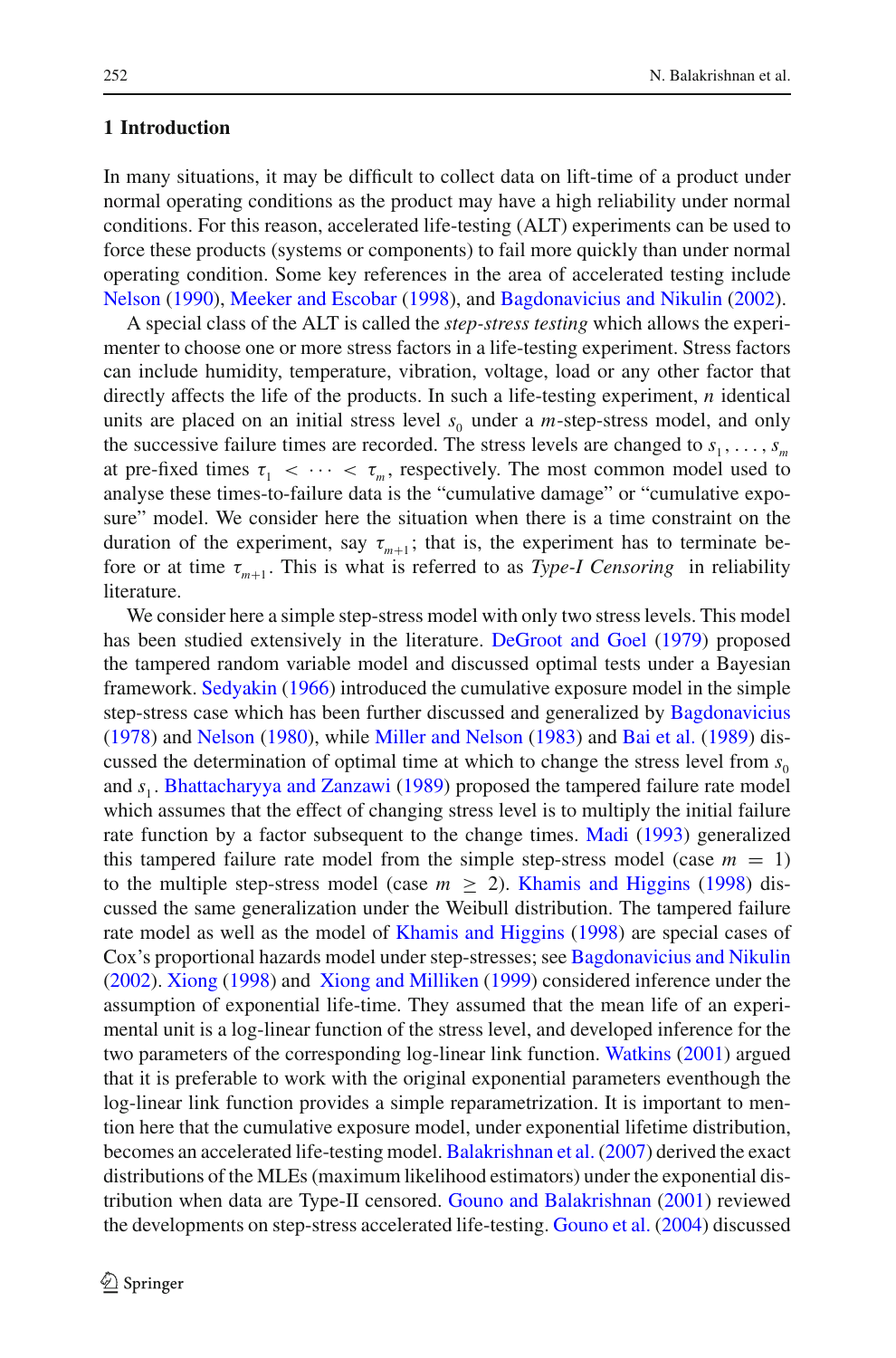inference for step-stress models under exponential distribution when the available data are progressively Type-I censored.

In this article, we consider a simple step-stress model with two stress levels based on the exponential distribution when there is time constraint on the duration of the experiment. The model is described in detail in Sect. 2. Due to the form of time constraint, the MLEs of the unknown parameters do not always exist. We then discuss the conditional MLEs, and derive their conditional moment generating functions as well as the exact conditional distributions of the MLEs and their properties in Sect. 3. In Sect. 4, we discuss the exact method of constructing confidence intervals for the unknown parameters as well as the asymptotic method and the bootstrap methods. Monte Carlo simulation results and some illustrative examples are presented in Sects. 5 and 6, respectively. Finally, we make some concluding remarks in Sect. 7.

#### **2 Model description and MLEs**

Suppose that the time-to-failure data come from a cumulative exposure model, and we consider a simple step-stress model with only two stress levels  $s_0$  and  $s_1$  when there is a time constraint (say,  $\tau$ ) on the duration of the experiment. The lifetime distributions at  $s_0$  and  $s_1$  are assumed to be exponential with failure rates  $\theta_1$  and  $\theta_2$ , respectively. The probability density function (PDF) and cumulative distribution function (CDF) are given by

$$
f_k(t; \theta_k) = \frac{1}{\theta_k} \exp\{-t/\theta_k\}, \quad t \ge 0, \ \theta_k > 0, \ k = 1, 2 \tag{1}
$$

<span id="page-2-0"></span>and

<span id="page-2-2"></span>
$$
F_k(t; \theta_k) = 1 - \exp\{-t/\theta_k\}, \quad t \ge 0, \ \theta_k > 0, \ k = 1, 2,
$$
 (2)

respectively. We then have the cumulative exposure distribution (CED)  $G(t)$  as

<span id="page-2-3"></span>
$$
G(t) = \begin{cases} G_1(t) = F_1(t; \theta_1) & \text{if } 0 < t < \tau_1 \\ G_2(t) = F_2(t) - (1 - \frac{\theta_2}{\theta_1})\tau_1; \theta_2 & \text{if } \tau_1 \le t < \infty \end{cases}
$$
 (3)

where  $F_k(\cdot)$  is as given in [\(2\)](#page-2-0). The corresponding PDF is

$$
g(t) = \begin{cases} g_1(t) = \frac{1}{\theta_1} \exp\left\{-\frac{1}{\theta_1}t\right\} & \text{if } 0 < t < \tau_1 \\ g_2(t) = \frac{1}{\theta_2} \exp\left\{-\frac{1}{\theta_2}(t - \tau_1) - \frac{1}{\theta_1}\tau_1\right\} & \text{if } \tau_1 \le t < \infty \end{cases} (4)
$$

We have *n* identical units under an initial stress level  $s<sub>0</sub>$ . The stress level is changed to  $s_1$  at time  $\tau_1$ , and the life-testing experiment is terminated at time  $\tau_2$ , where 0 <  $\tau_1 < \tau_2 < \infty$  are fixed in advance. Let  $N_1$  be the number of units that fail before  $\tau_1$ , and  $N_2$  be the number of units that fail before  $\tau_2$  at stress level  $s_1$ , then, we will observe the following observations:

<span id="page-2-1"></span>
$$
\left\{t_{1:n} < \cdots < t_{N_1:n} \leq \tau_1 < t_{N_1+1:n} < \cdots < t_{N_1+N_2:n} \leq \tau_2\right\},\tag{5}
$$

 $\mathcal{D}$  Springer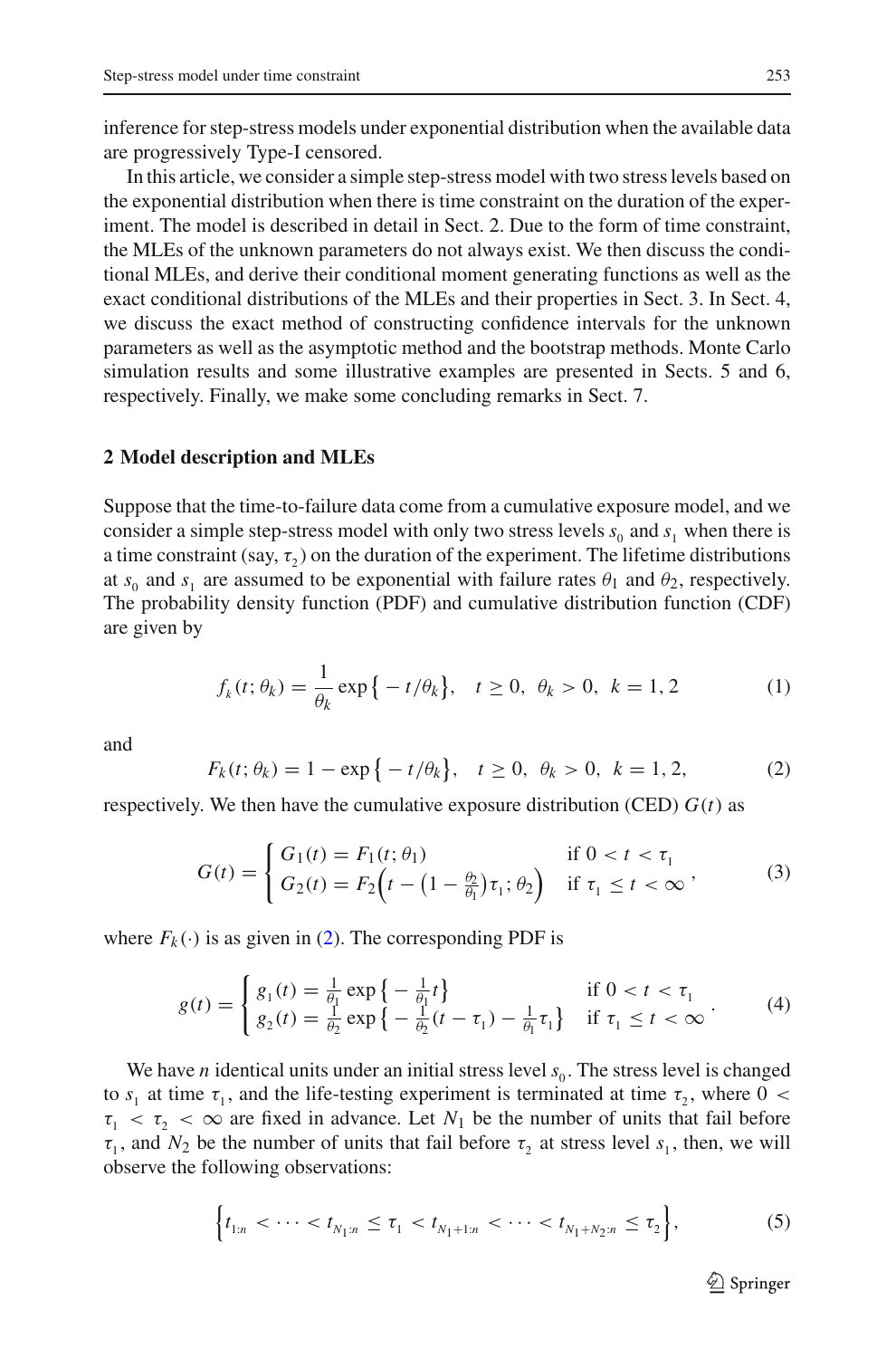where  $t_{i:n}$  denotes the *i*th smallest failure time of the *n* units placed under test. Now, let **t** denote the vector of the  $(N_1 + N_2)$  smallest failure times in [\(5\)](#page-2-1).

From the CED in [\(3\)](#page-2-2) and the corresponding PDF in [\(4\)](#page-2-3), we obtain the likelihood function of  $\theta_1$  and  $\theta_2$  based on the Type-I censored sample in [\(5\)](#page-2-1) as follows:

1. If  $N_1 = n$  and  $N_2 = 0$  in [\(5\)](#page-2-1), the likelihood function of  $\theta_1$  and  $\theta_2$  is

$$
L(\theta_1, \theta_2 | \mathbf{t}) = n! \prod_{k=1}^n g_1(t_{k:n}) = \frac{n!}{\theta_1^n} \exp \left\{ -\frac{1}{\theta_1} \sum_{k=1}^n t_{k:n} \right\},
$$
  
0 < t<sub>1:n</sub> < \cdots < t<sub>n:n</sub> < \tau\_1; (6)

2. In all other cases, the likelihood function of  $\theta_1$  and  $\theta_2$  is

$$
L(\theta_1, \theta_2 | \mathbf{t}) = \frac{n!}{(n - N)!} \left\{ \prod_{k=1}^{N_1} g_1(t_{k:n}) \right\} \left\{ \prod_{k=N_1+1}^{N} g_2(t_{k:n}) \right\} \left\{ 1 - G_2(\tau_2) \right\}^{n - N}
$$
  
= 
$$
\frac{n!}{(n - N)!} \frac{n!}{\theta_1^{N_1} \theta_2^{N_2}} \exp \left\{ -\frac{1}{\theta_1} D_1 - \frac{1}{\theta_2} D_2 \right\},
$$
  

$$
0 < t_{1:n} < \cdots < t_{N_1:n} < \tau_1 \le t_{N_1+1:n} < \cdots < t_{N:n} < \tau_2,
$$
 (7)

where  $N = N_1 + N_2$  ( $2 \le N \le n$ ), and

$$
D_1 = \sum_{k=1}^{N_1} t_{k:n} + (n - N_1) \tau_1 \text{ and } D_2 = \sum_{k=N_1+1}^{N} (t_{k:n} - \tau_1) + (n - N)(\tau_2 - \tau_1).
$$

It is useful to note that  $D_i$  corresponds to the total time on test at stress  $s_{i-1}$  (for  $i = 1, 2$ ). From the likelihood functions in (6) and (7), we observe some results listed in the following  $2 \times 2$  table:

|           | $N_2=0$                                                                                      | $1 \leq N_2 \leq n - N_1$                                                                                                              |
|-----------|----------------------------------------------------------------------------------------------|----------------------------------------------------------------------------------------------------------------------------------------|
|           | $N_1 = 0$ $\hat{\theta}_1$ and $\hat{\theta}_2$ do not exist                                 | $\ddot{\theta}_1$ does not exist and $D_2$ is a<br>complete sufficient statistic for $\theta_2$                                        |
| $N_1 > 1$ | $\hat{\theta}$ does not exist and $D_1$ is a<br>complete sufficient statistic for $\theta_1$ | $\hat{\theta}_1$ and $\hat{\theta}_2$ do exist and $(D_1, D_2)$ is a<br>joint complete sufficient statistic for $(\theta_1, \theta_2)$ |

From the table, we can see that the MLEs of  $\theta_1$  and  $\theta_2$  exist only when  $N_1 \geq 1$  and  $N_2 \geq 1$ . In this situation, the log-likelihood function of  $\theta_1$  and  $\theta_2$  is given by

$$
l(\theta_1, \theta_2 | \mathbf{t}) = \log \frac{n!}{(n - N)!} - N_1 \log \theta_1 - N_2 \log \theta_2 - \frac{D_1}{\theta_1} - \frac{D_2}{\theta_2}.
$$
 (8)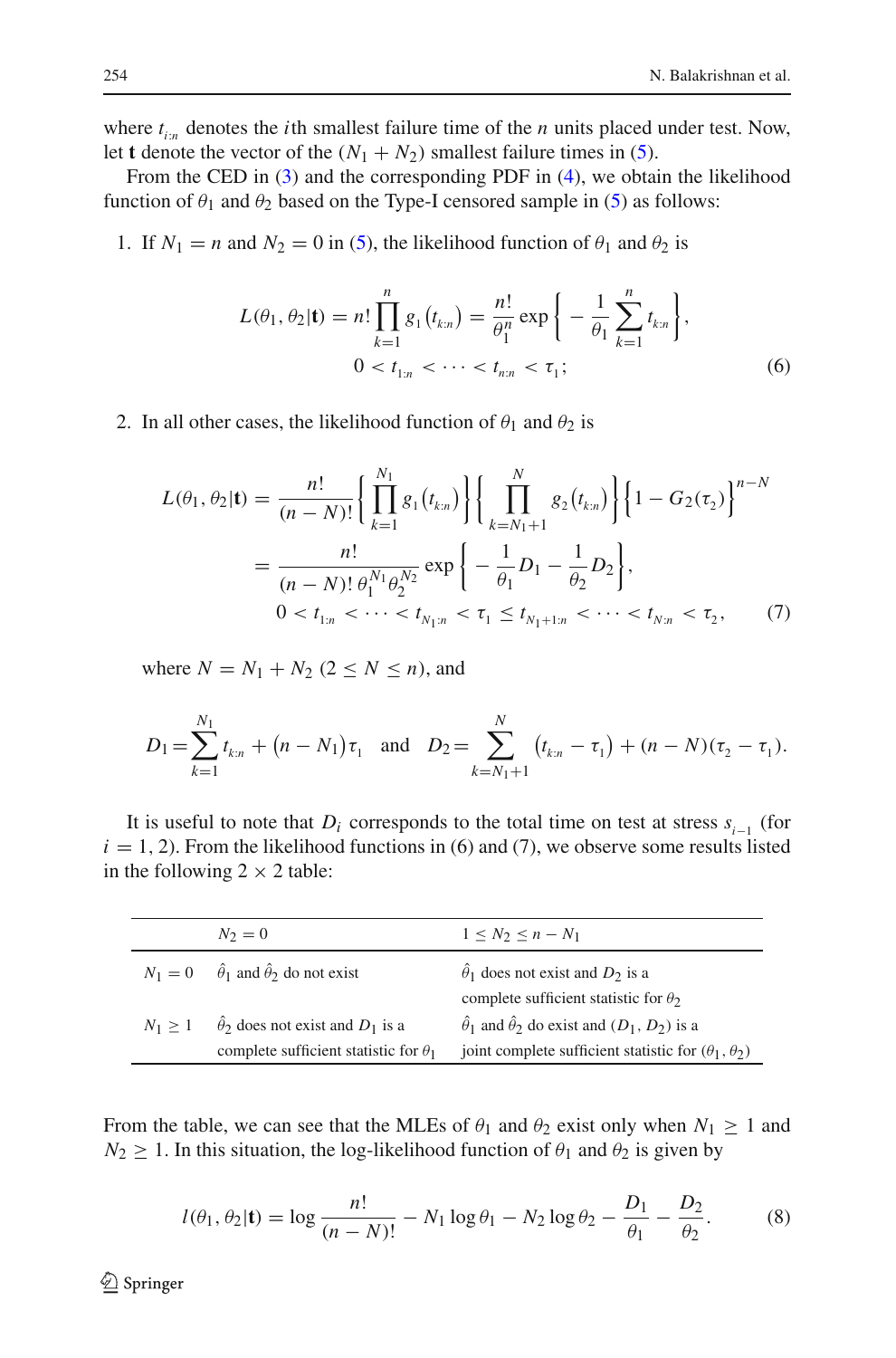From (8), the MLEs of  $\theta_1$  and  $\theta_2$  are readily obtained as

<span id="page-4-0"></span>
$$
\hat{\theta}_1 = \frac{D_1}{N_1} \quad \text{and} \quad \hat{\theta}_2 = \frac{D_2}{N_2},\tag{9}
$$

respectively.

*Remark 1* In the model considered above, we have not assumed any relationship between the mean failure times under the two stress levels.

*Remark 2* In some situations, we may know the mean failure time  $\theta_2 = \lambda \theta_1$  for a known  $\lambda$ . In this situation, the MLE of  $\theta_1$  exists when at least one failure occurs, and its exact distribution can be derived explicitly. One can also use the likelihood ratio test to test the hypothesis  $H_0: \theta_2 = \lambda \theta_1$  for a specified  $\lambda$ . Of course, the likelihood ratio test can only be carried out conditionally (i.e., under  $N_i \geq 1$ ,  $i = 1, 2$ ). The properties of such a test will require further investigation.

Let us now consider the following data sets to illustrate the method of estimation discussed here.

*Example 1* We now consider the following data presented by [Xiong](#page-23-3) [\(1998\)](#page-23-3):

|                      | Stress Level Failure Times |                     |  |                               |  |       |  |  |
|----------------------|----------------------------|---------------------|--|-------------------------------|--|-------|--|--|
| $\theta_1 = e^{2.5}$ |                            | 2.01 3.60 4.12 4.34 |  |                               |  |       |  |  |
| $\theta_2 = e^{1.5}$ |                            |                     |  | 5.04 5.94 6.68 7.09 7.17 7.49 |  |       |  |  |
|                      |                            |                     |  | 7.60 8.23 8.24 8.25 8.69      |  | 12.05 |  |  |

The choices made by [Xiong](#page-23-3) [\(1998](#page-23-3)) were

$$
n = 20
$$
,  $\theta_1 = e^{2.5} = 12.18249$ ,  $\theta_2 = e^{1.5} = 4.48169$  and  $\tau_1 = 5$ .

In this case, had we fixed time  $\tau_2 = 6, 7, 8, 9, 12$ , we would obtain the MLEs of  $\theta_1$ and  $\theta_2$  from (9) to be

 $\hat{\theta}_1 = 23.5175$  and  $\hat{\theta}_2 = 7.4900, 9.5533, 5.5729, 4.1291, 5.4927.$ 

*Example 2* Next, we consider the following data generated with  $n = 35$ ,  $\theta_1 = e^{3.5}$ 33.11545,  $\theta_2 = e^{2.0} = 7.389056$  and  $\tau_1 = 8$ :

| Stress Level Times-to-Failure                                              |       |  |  |  |  |                                     |  |  |                                                             |  |
|----------------------------------------------------------------------------|-------|--|--|--|--|-------------------------------------|--|--|-------------------------------------------------------------|--|
| $heta = e^{3.5}$ 1.46 2.22 3.92 4.24 5.47 5.60 6.12 6.56                   |       |  |  |  |  |                                     |  |  |                                                             |  |
| $\theta_2 = e^{2.0}$ 8.19 8.30 8.74 8.98 9.43 9.87 11.14 11.76 11.85 12.14 |       |  |  |  |  |                                     |  |  |                                                             |  |
|                                                                            |       |  |  |  |  |                                     |  |  | 14.04 14.19 14.24 14.33 15.28 16.58 16.85 16.92 17.80 20.45 |  |
|                                                                            | 13.05 |  |  |  |  | 13.49 20.98 21.09 22.01 26.34 28.66 |  |  |                                                             |  |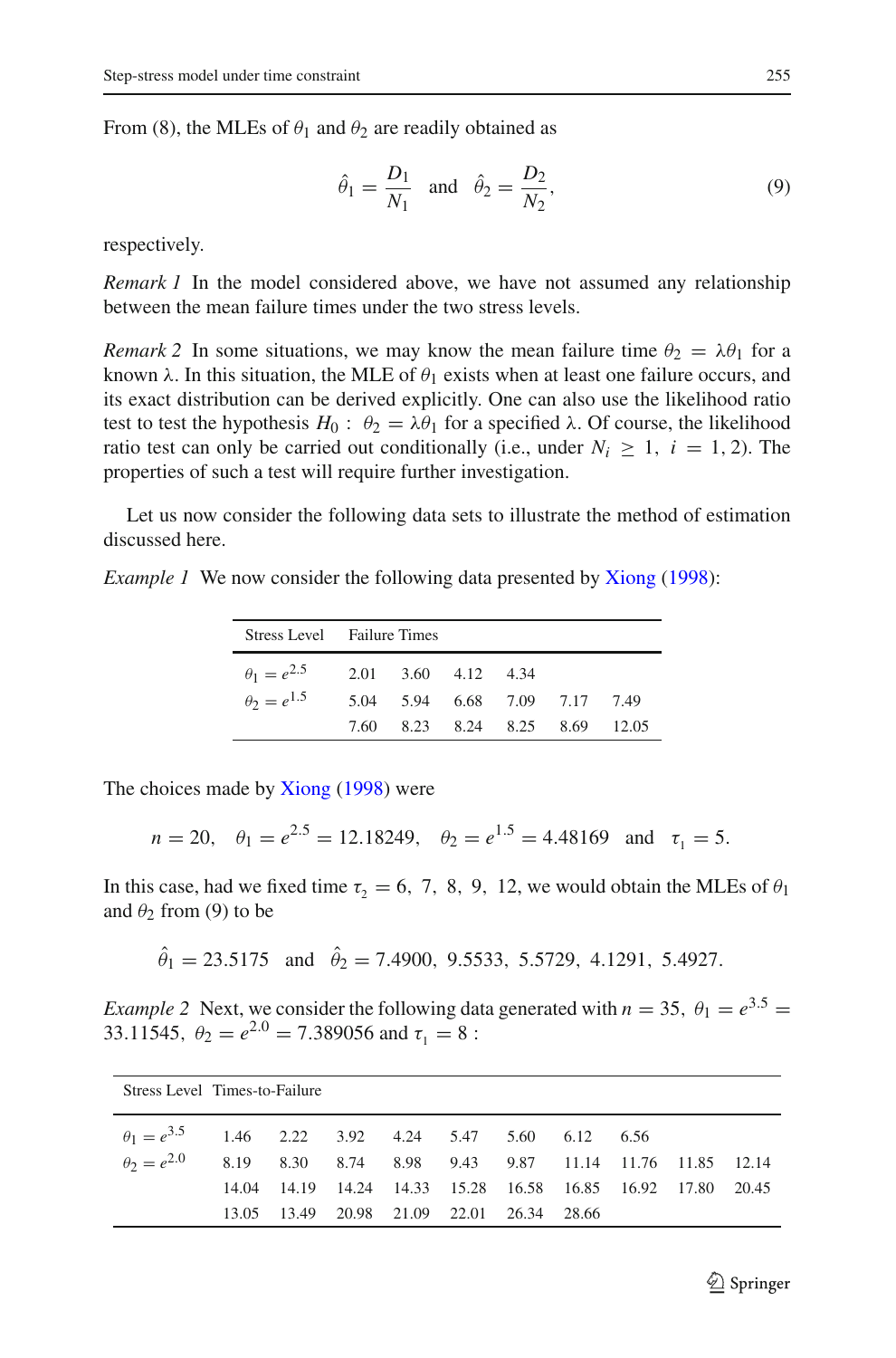In this case, we chose the time  $\tau_2 = 16$ , 20, 24. The corresponding MLEs of  $\theta_1$  and  $\theta_2$  are found from (9) to be

$$
\hat{\theta}_1 = 23.315467
$$
 and  $\hat{\theta}_2 = 8.971297$ , 9.316378, 9.646305.

# **3 Conditional distributions of the MLEs**

To find the exact distributions of  $\hat{\theta}_1$  and  $\hat{\theta}_2$ , we first derive the conditional moment generating functions (CMGF) of  $\hat{\theta}_1$  and  $\hat{\theta}_2$ , conditioned on the event  $A = \left\{1 \leq N_1 \leq n-1\right\}$ and  $1 \leq N_2 \leq n - N_1$ . For notational convenience, we denote  $M_k(\omega)$  for the CMGF of  $\hat{\theta}_k$ ,  $k = 1, 2$ . Then, we can write

<span id="page-5-2"></span>
$$
M_{k|A}(\omega) = \mathbb{E}\Big\{e^{\omega \hat{\theta}_k} |A\Big\}
$$
  
=  $\sum_{i=1}^{n-1} \sum_{j=1}^{n-i} \mathbb{E}_{\theta_1, \theta_2} \Big\{e^{\omega \hat{\theta}_k} | N_1 = i, N_2 = j\Big\} \cdot P_{\theta_1, \theta_2} \Big\{N_1 = i, N_2 = j | A\Big\}.$  (10)

<span id="page-5-0"></span>Clearly, the numbers of failures occurring before  $\tau_1$  and between  $\tau_1$  and  $\tau_2$  has a trinomial distribution with probability mass function (pmf)

$$
P_{\theta_1, \theta_2} \{ N_1 = i, N_2 = j \} = {n \choose i, j, n-i-j} p_1^i p_2^j p_3^{n-i-j},
$$
  
  $i = 0, 1, ..., n, j = 0, ..., n-i,$  (11)

where

$$
p_1 = G_1(\tau_1) = 1 - e^{-\tau_1/\theta_1},
$$
  
\n
$$
p_2 = G_2(\tau_2) - G_1(\tau_1) = (1 - p_1) \{1 - e^{-(\tau_2 - \tau_1)/\theta_2}\},
$$
  
\n
$$
p_3 = 1 - p_1 - p_2,
$$

and  $\binom{n}{i,j,n-i-j}$  is the extended multinomial coefficient defined by

$$
\binom{n}{i, j, n-i-j} = \frac{n!}{i!j!(n-i-j)!}.
$$

<span id="page-5-1"></span>Consequently, we can write

$$
P_{\theta_1, \theta_2} \left\{ N_1 = i, N_2 = j | A \right\} = C_n \cdot P_{\theta_1, \theta_2} \left\{ N_1 = i, N_2 = j \right\},\tag{12}
$$

where

$$
C_n = \frac{1}{1 - (1 - p_1)^n - (1 - p_2)^n + p_3^n}.
$$

<sup>2</sup> Springer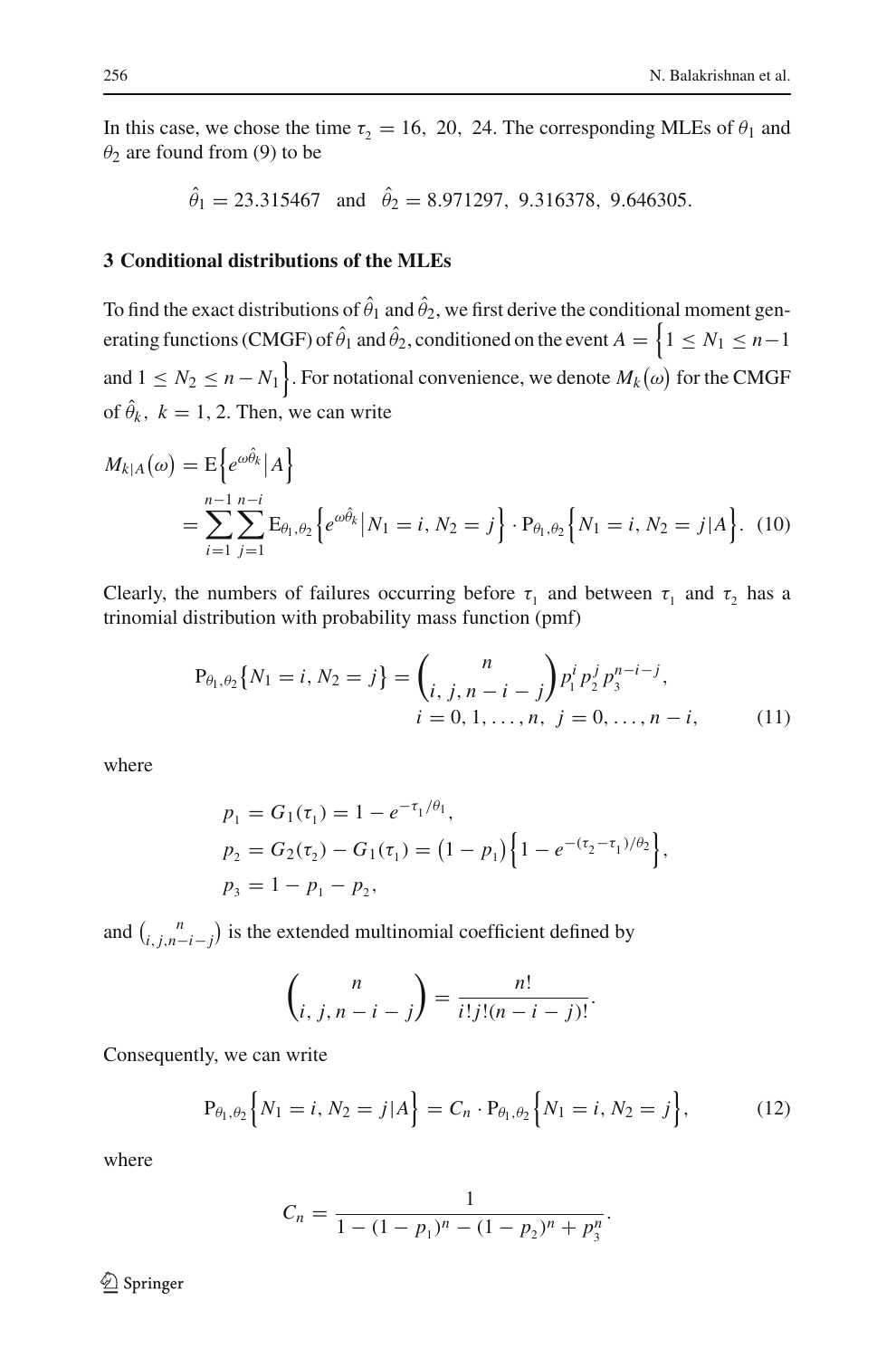Now, to derive  $E_{\theta_1, \theta_2} \left\{ e^{\omega \hat{\theta}_k} \middle| N_1 = i, N_2 = j \right\}$ , we need the following Lemma.

**Lemma 1** *Let*  $T_{1:n} < \cdots < T_{n:n}$  *denote the n order statistics from PDF g(t) given in* (4). Then, the joint conditional PDF of  $T_{1:n}, \ldots, T_{N_1+N_2:n}$ , given  $N_1 = i$  and  $N_2 = j$ , *is* (*see [Arnold et al. 1992](#page-22-12), [David and Nagaraja 2003](#page-22-13)*)

<span id="page-6-0"></span>
$$
f(t_1, ..., t_{i+j}|N_1 = i, N_2 = j) = R_{ij} \cdot \exp\bigg\{-\frac{1}{\theta_1} \sum_{k=1}^i t_k - \frac{1}{\theta_2} \sum_{k=i+1}^{i+j} (t_k - \tau_1)\bigg\},
$$
  

$$
0 < t_1 < \cdots < t_i \leq \tau_1 < t_{i+1} < \cdots < t_{i+j} \leq \tau_2,
$$
\n
$$
(13)
$$

*where*

$$
R_{ij} = \frac{n! p_3^{n-i-j} (1-p_1)^j}{\theta_1^i \theta_2^j (n-i-j)! P_{\theta_1, \theta_2} \{N_1 = i, N_2 = j\}}.
$$

*Proof* The joint conditional PDF of  $T_{1:n}, \ldots, T_{N_1+N_2:n}$ , given  $N_1 = i$  and  $N_2 = j$ , can be written as

$$
f(t_1, ..., t_{i+j}|N_1 = i, N_2 = j) = \frac{n!}{(n-i-j)! P_{\theta_1, \theta_2} \{N_1 = i, N_2 = j\}}
$$

$$
\times \left\{ \prod_{k=1}^i g_1(t_k) \right\} \left\{ \prod_{k=i+1}^{i+j} g_2(t_k) \right\} \left\{ 1 - G_2(\tau_2) \right\}^{n-i-j}.
$$

Upon substituting the expressions for  $g_1$ ,  $g_2$  and  $G_2$ , [\(13\)](#page-6-0) follows.

<span id="page-6-1"></span>**Corollary 1** *The CMGF of*  $\hat{\theta}_1$ *, given the event A* =  $\left\{1 \leq N_1 \leq n-1 \text{ and } 1 \leq N_2 \leq n\right\}$  $n - N_1$ , *is* 

$$
M_1(\omega|A) = C_n \sum_{i=1}^{n-1} \sum_{k=0}^i C_{ik} \cdot \frac{\exp\left\{\frac{\omega}{i}(n-i+k)\tau_1\right\}}{\left(1 - \frac{\theta_1}{i}\omega\right)^i}, \quad \omega < \frac{1}{\theta_1},\qquad(14)
$$

*where*

$$
C_{ik} = (-1)^k {n \choose i} {i \choose k} \{ (1-p_1)^{n-i} - p_3^{n-i} \} (1-p_1)^k
$$

*and*  $C_n$ ,  $p_1$ ,  $p_2$  *and*  $p_3$  *are as defined earlier.* 

*Proof* Using [\(9\)](#page-4-0), [\(11\)](#page-5-0), [\(12\)](#page-5-1) and the result in Lemma 1 into Eq. [\(10\)](#page-5-2), and simplifying the resulting expression, we obtain [\(14\)](#page-6-1).

<span id="page-6-2"></span>**Corollary 2** *The CMGF of*  $\hat{\theta}_2$ *, given the event A* =  $\{1 \leq N_1 \leq n-1 \text{ and } 1 \leq N_2 \leq n\}$  $n - N_1$ , *is*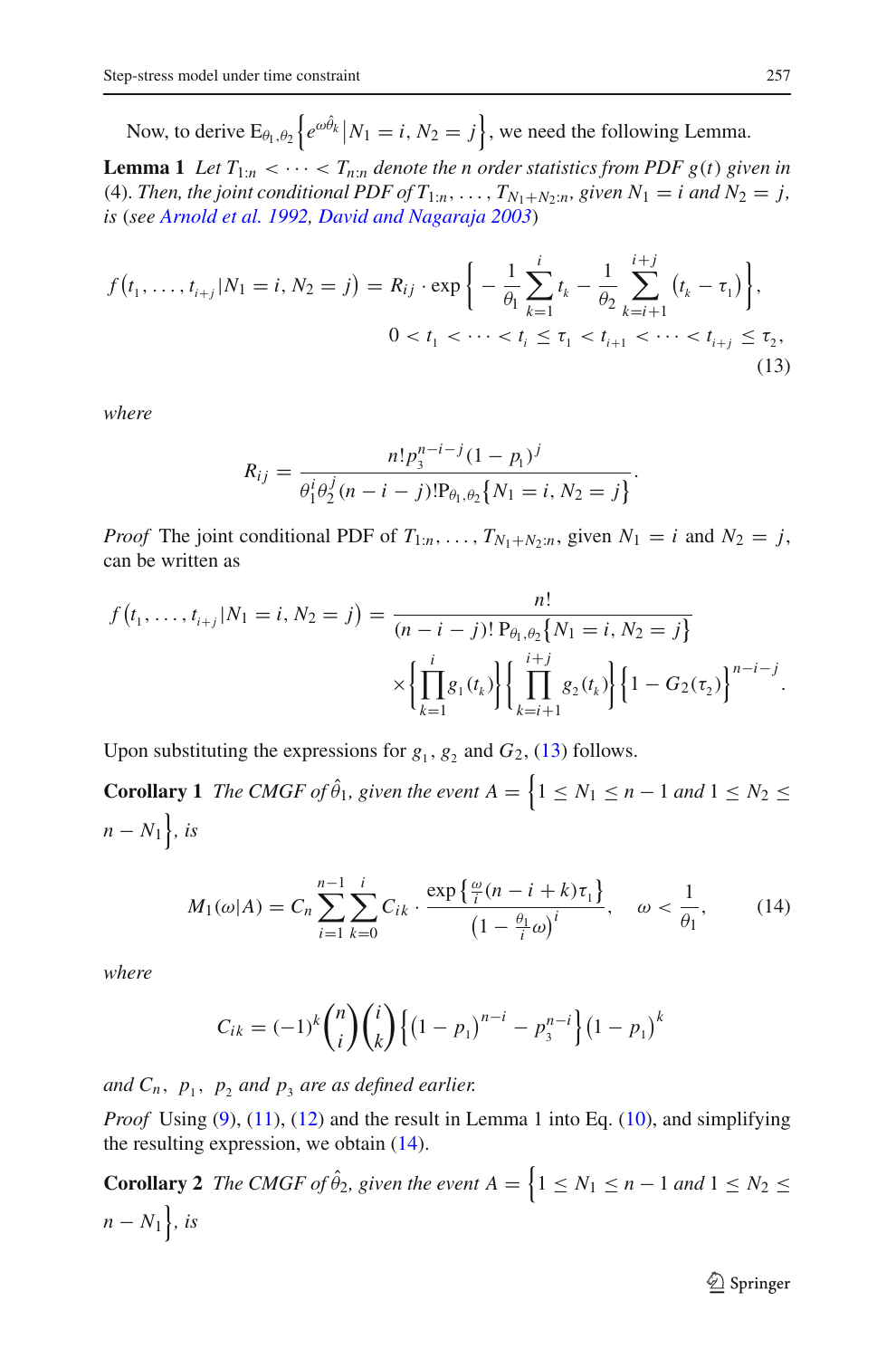|            |                         |                | 90% CI     |      | 95% CI       |            |      | 99% CI       |            |      |              |
|------------|-------------------------|----------------|------------|------|--------------|------------|------|--------------|------------|------|--------------|
|            | $\tau_1$                | $\tau_2$       | <b>BCa</b> | App. | <b>Exact</b> | <b>BCa</b> | App. | <b>Exact</b> | <b>BCa</b> | App. | <b>Exact</b> |
| $\theta_1$ | $\mathbf{1}$            | $\overline{c}$ | 80.2       | 75.2 | 90.7         | 85.1       | 74.0 | 95.1         | 90.4       | 90.1 | 98.7         |
|            |                         | 3              | 81.8       | 74.4 | 90.9         | 86.4       | 76.9 | 95.5         | 91.9       | 90.2 | 98.7         |
|            |                         | $\overline{4}$ | 80.4       | 74.4 | 90.2         | 85.7       | 73.2 | 94.7         | 92.5       | 91.7 | 98.5         |
|            |                         | 5              | 80.5       | 76.8 | 89.4         | 85.2       | 73.7 | 94.4         | 92.1       | 93.2 | 99.4         |
|            |                         | 6              | 81.4       | 73.9 | 90.6         | 85.6       | 71.8 | 95.2         | 92.5       | 91.5 | 99.3         |
|            |                         | 7              | 81.3       | 75.8 | 89.7         | 86.4       | 75.8 | 95.6         | 90.4       | 92.6 | 98.7         |
|            |                         | 8              | 82.1       | 74.4 | 89.9         | 87.7       | 74.5 | 95.0         | 91.0       | 92.1 | 99.2         |
|            |                         | 9              | 81.9       | 73.5 | 90.7         | 86.0       | 75.4 | 94.1         | 93.3       | 92.4 | 99.5         |
|            |                         | 10             | 83.1       | 75.0 | 90.2         | 86.7       | 73.7 | 94.9         | 91.8       | 92.5 | 98.8         |
|            | $\overline{\mathbf{c}}$ | 3              | 87.2       | 84.1 | 90.6         | 88.6       | 81.8 | 94.9         | 92.0       | 92.3 | 99.4         |
|            |                         | $\overline{4}$ | 83.9       | 81.9 | 90.7         | 90.0       | 81.2 | 94.3         | 91.6       | 91.6 | 98.6         |
|            |                         | 5              | 82.5       | 81.9 | 89.4         | 89.1       | 81.3 | 94.6         | 93.8       | 93.2 | 98.8         |
|            |                         | 6              | 82.8       | 82.0 | 89.8         | 89.5       | 83.0 | 95.5         | 93.2       | 94.2 | 99.1         |
|            |                         | 7              | 81.8       | 84.3 | 90.7         | 89.8       | 81.3 | 95.8         | 92.9       | 92.3 | 98.5         |
|            |                         | 8              | 84.4       | 80.3 | 88.9         | 89.6       | 82.9 | 95.9         | 93.6       | 91.3 | 99.1         |
|            |                         | 9              | 83.9       | 81.8 | 90.3         | 89.0       | 81.1 | 95.3         | 93.1       | 91.8 | 98.9         |
|            |                         | 10             | 82.7       | 83.0 | 90.5         | 90.3       | 80.0 | 95.7         | 93.7       | 93.0 | 99.0         |
|            | 3                       | $\overline{4}$ | 84.9       | 82.3 | 90.8         | 86.4       | 87.0 | 94.6         | 91.3       | 94.3 | 99.0         |
|            |                         | 5              | 86.5       | 81.7 | 89.9         | 86.6       | 84.2 | 94.1         | 91.0       | 94.9 | 99.3         |
|            |                         | 6              | 85.4       | 85.6 | 90.9         | 89.4       | 88.1 | 95.8         | 92.1       | 93.3 | 99.3         |
|            |                         | 7              | 83.0       | 83.1 | 90.1         | 87.8       | 88.3 | 94.9         | 91.6       | 94.0 | 98.9         |
|            |                         | 8              | 85.1       | 85.7 | 90.4         | 89.2       | 88.4 | 94.7         | 92.8       | 94.3 | 99.3         |
|            |                         | 9              | 84.8       | 82.2 | 89.9         | 89.2       | 87.7 | 95.8         | 93.9       | 93.8 | 99.8         |
|            |                         | 10             | 84.0       | 85.0 | 90.8         | 88.6       | 87.5 | 94.9         | 91.4       | 94.4 | 99.1         |
|            | 4                       | 5              | 86.3       | 83.7 | 90.7         | 90.1       | 88.1 | 95.0         | 95.3       | 92.0 | 98.9         |
|            |                         | 6              | 87.0       | 84.1 | 90.8         | 88.4       | 89.6 | 95.4         | 95.8       | 94.6 | 99.1         |
|            |                         | 7              | 88.9       | 82.0 | 89.9         | 90.0       | 91.1 | 94.9         | 94.9       | 95.4 | 99.5         |
|            |                         | 8              | 87.4       | 83.3 | 90.9         | 90.5       | 87.1 | 94.9         | 95.4       | 93.9 | 98.7         |
|            |                         | 9              | 85.6       | 83.1 | 89.6         | 89.7       | 89.1 | 95.6         | 93.3       | 94.9 | 99.3         |
|            |                         | 10             | 86.8       | 82.5 | 89.4         | 90.2       | 88.6 | 94.6         | 95.9       | 94.3 | 99.1         |
| $\theta_2$ | 1                       | $\mathfrak{2}$ | 84.3       | 87.1 | 89.9         | 89.3       | 85.2 | 95.9         | 91.9       | 92.6 | 98.8         |
|            |                         | 3              | 90.4       | 84.5 | 90.7         | 92.8       | 90.7 | 95.8         | 94.4       | 93.9 | 99.5         |
|            |                         | $\overline{4}$ | 87.2       | 85.9 | 89.2         | 93.0       | 90.4 | 95.6         | 97.1       | 95.2 | 99.4         |
|            |                         | 5              | 90.5       | 87.6 | 90.5         | 95.2       | 90.5 | 94.6         | 98.1       | 95.7 | 98.5         |
|            |                         | 6              | 90.2       | 87.7 | 89.9         | 95.5       | 92.1 | 94.3         | 98.9       | 94.9 | 99.1         |
|            |                         | 7              | 90.0       | 86.1 | 89.5         | 94.3       | 92.1 | 95.5         | 98.8       | 95.0 | 99.4         |
|            |                         | 8              | 90.7       | 89.7 | 90.7         | 95.1       | 92.0 | 95.2         | 98.5       | 96.2 | 99.3         |
|            |                         | 9              | 90.4       | 88.4 | 90.4         | 95.6       | 92.4 | 95.9         | 98.0       | 96.7 | 98.8         |
|            |                         | 10             | 89.6       | 89.6 | 90.5         | 94.5       | 94.1 | 95.5         | 99.2       | 96.3 | 99.6         |

<span id="page-7-0"></span>**Table 1** Estimated coverage probabilities (in %) of confidence intervals for  $\theta_1$  and  $\theta_2$  based on 1,000 simulations with  $n = 20$ ,  $\theta_1 = e^{2.5}$ ,  $\theta_2 = e^{1.5}$  and  $R = 1,000$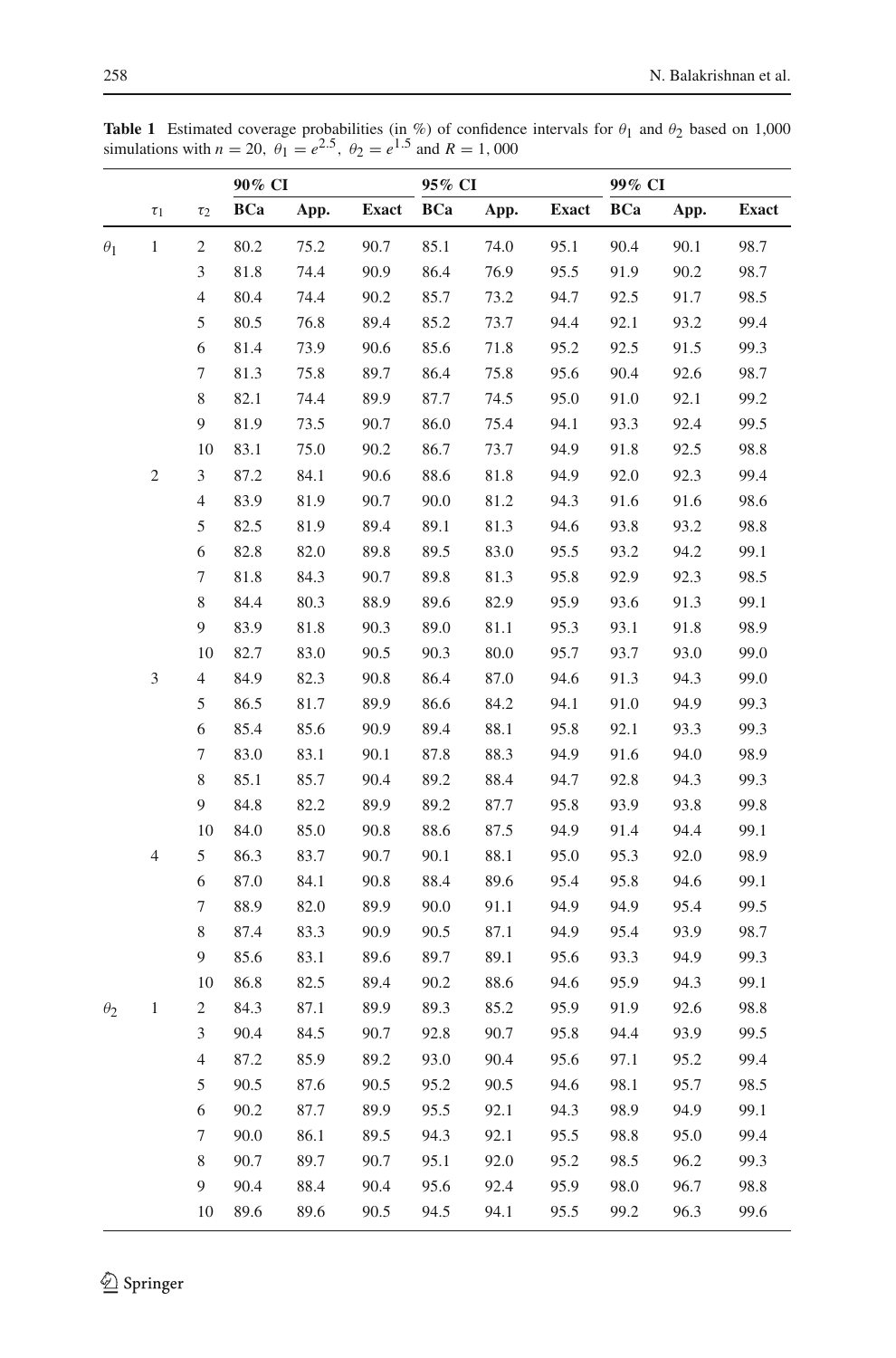|                |                | 90% CI     |      |              | 95% CI     |      |              | 99% CI     |      |              |
|----------------|----------------|------------|------|--------------|------------|------|--------------|------------|------|--------------|
| $\tau_1$       | $\tau_2$       | <b>BCa</b> | App. | <b>Exact</b> | <b>BCa</b> | App. | <b>Exact</b> | <b>BCa</b> | App. | <b>Exact</b> |
| $\overline{2}$ | 3              | 86.1       | 88.7 | 89.9         | 89.1       | 84.9 | 95.7         | 91.2       | 91.1 | 99.3         |
|                | $\overline{4}$ | 87.3       | 84.8 | 89.7         | 92.0       | 87.3 | 94.9         | 95.1       | 94.2 | 99.2         |
|                | 5              | 88.4       | 86.0 | 90.2         | 93.6       | 89.0 | 94.2         | 97.1       | 95.7 | 98.8         |
|                | 6              | 89.8       | 87.9 | 89.8         | 94.1       | 90.1 | 94.7         | 97.1       | 95.5 | 99.2         |
|                | 7              | 90.7       | 86.9 | 90.3         | 95.2       | 90.6 | 95.3         | 98.2       | 96.1 | 99.1         |
|                | 8              | 88.7       | 88.3 | 90.7         | 94.8       | 91.2 | 94.2         | 98.1       | 96.1 | 99.5         |
|                | 9              | 91.3       | 86.9 | 89.9         | 94.5       | 91.8 | 94.5         | 98.7       | 95.6 | 99.2         |
|                | 10             | 89.7       | 88.8 | 90.6         | 96.6       | 92.4 | 95.4         | 99.0       | 96.3 | 99.0         |
| 3              | $\overline{4}$ | 84.4       | 85.4 | 90.5         | 86.9       | 85.0 | 95.8         | 92.7       | 92.6 | 99.8         |
|                | 5              | 87.3       | 85.1 | 90.9         | 91.7       | 89.4 | 94.8         | 95.4       | 93.9 | 98.4         |
|                | 6              | 89.2       | 87.4 | 90.0         | 91.2       | 90.5 | 95.4         | 96.5       | 93.8 | 99.0         |
|                | 7              | 89.8       | 86.7 | 89.0         | 93.6       | 90.4 | 95.8         | 97.6       | 95.8 | 98.8         |
|                | 8              | 88.1       | 87.2 | 89.8         | 94.0       | 90.3 | 94.9         | 98.1       | 95.6 | 99.5         |
|                | 9              | 90.7       | 88.0 | 90.0         | 92.5       | 91.3 | 94.3         | 97.9       | 95.5 | 98.9         |
|                | 10             | 90.7       | 88.4 | 90.9         | 94.9       | 90.5 | 95.1         | 98.3       | 96.1 | 99.6         |
| 4              | 5              | 82.9       | 78.7 | 90.7         | 86.1       | 83.8 | 95.9         | 93.7       | 91.1 | 99.9         |
|                | 6              | 86.8       | 82.7 | 90.7         | 90.9       | 87.3 | 94.3         | 93.7       | 94.6 | 99.2         |
|                | 7              | 88.2       | 84.6 | 90.2         | 93.2       | 90.2 | 95.7         | 96.9       | 94.3 | 99.3         |
|                | 8              | 88.8       | 87.7 | 89.8         | 93.4       | 89.6 | 94.3         | 97.5       | 94.3 | 98.9         |
|                | 9              | 89.8       | 87.4 | 89.9         | 94.2       | 92.3 | 94.6         | 97.9       | 95.2 | 99.4         |
|                | 10             | 88.7       | 86.5 | 89.8         | 95.3       | 91.7 | 95.2         | 98.5       | 94.9 | 99.1         |

$$
M_2(\omega|A) = C_n \sum_{i=1}^{n-1} \sum_{j=1}^{n-i} \sum_{k=0}^j C_{ijk} \cdot \frac{\exp\left\{\frac{\omega}{j}(n-i-j+k)(\tau_2 - \tau_1)\right\}}{(1 - \frac{\theta_2}{j}\omega)^j}, \quad \omega < \frac{1}{\theta_2},\tag{15}
$$

*where*

$$
C_{ijk} = (-1)^k {n \choose i, j, n-i-j} {j \choose k} p_1^i p_3^{n-i-j+k} (1-p_1)^{j-k},
$$

*and*  $C_n$ ,  $p_1$ ,  $p_2$  *and*  $p_3$  *are as defined earlier.* 

*Proof* Using [\(9\)](#page-4-0), [\(11\)](#page-5-0), [\(12\)](#page-5-1) and the result in Lemma 1 into Eq. [\(10\)](#page-5-2), and simplifying the resulting expression, we obtain [\(15\)](#page-6-2).

Now, in order to obtain the exact PDFs of  $\hat{\theta}_1$  and  $\hat{\theta}_2$  in [\(9\)](#page-4-0), we need the following Lemma.

**Lemma 2** *If X is a gamma random variable with parameters* α *and* β*, then the PDF of*  $Y = X + \zeta$  *is of the form*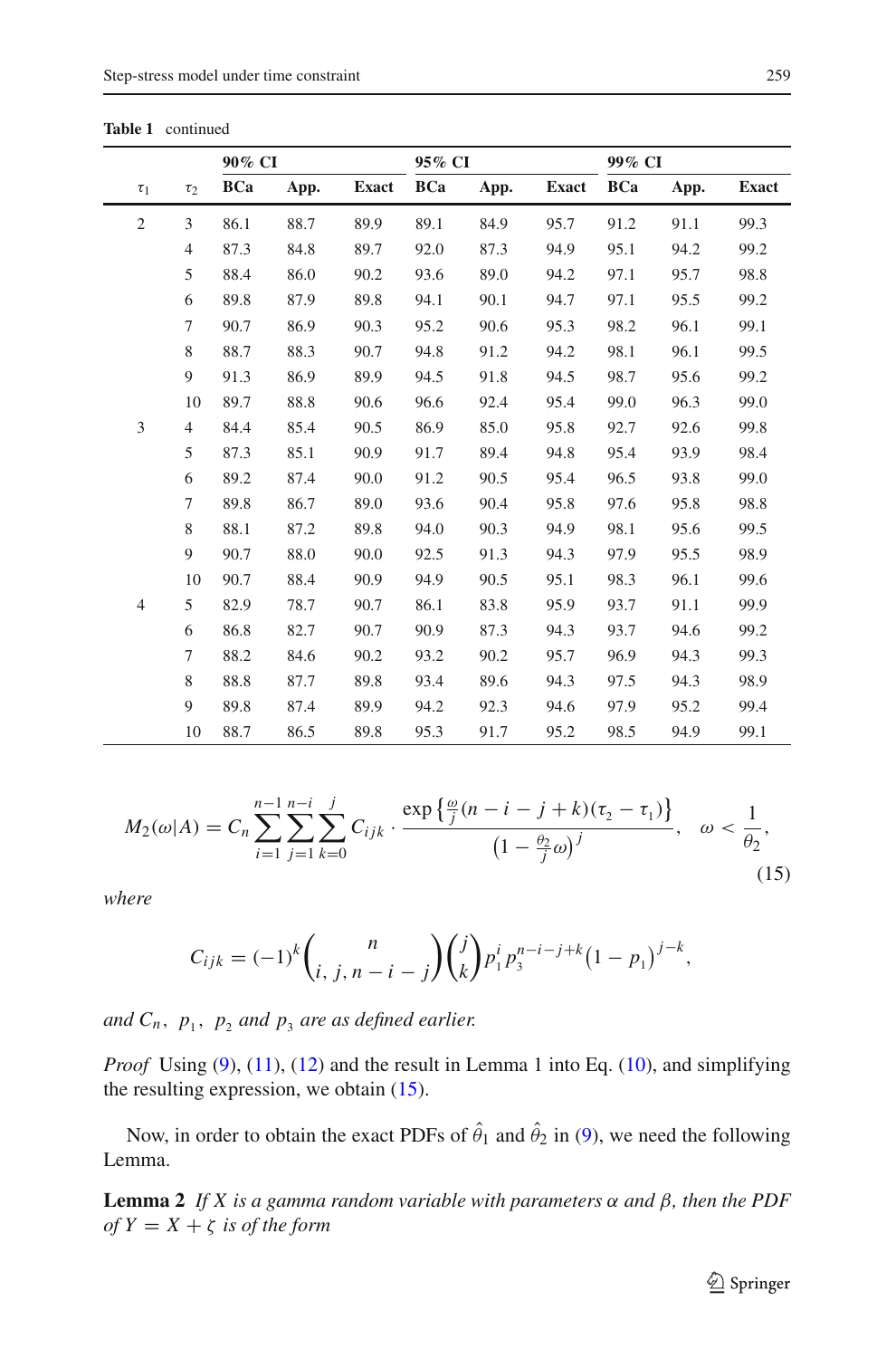|            |                  |                         | 90% CI<br>95% CI |      |              | 99% CI     |      |              |            |      |              |
|------------|------------------|-------------------------|------------------|------|--------------|------------|------|--------------|------------|------|--------------|
|            | $\tau_1$         | $\tau_2$                | <b>BCa</b>       | App. | <b>Exact</b> | <b>BCa</b> | App. | <b>Exact</b> | <b>BCa</b> | App. | <b>Exact</b> |
| $\theta_1$ | $\mathbf{1}$     | $\mathbf{2}$            | 85.8             | 86.1 | 90.6         | 85.8       | 84.6 | 95.2         | 93.0       | 89.8 | 98.8         |
|            |                  | 3                       | 86.9             | 83.2 | 90.8         | 86.9       | 94.0 | 95.4         | 92.5       | 90.0 | 98.9         |
|            |                  | $\overline{\mathbf{4}}$ | 84.5             | 82.7 | 90.1         | 84.5       | 82.5 | 94.6         | 93.2       | 91.1 | 99.5         |
|            |                  | 5                       | 85.7             | 82.1 | 89.3         | 85.7       | 86.9 | 94.5         | 93.1       | 91.1 | 99.6         |
|            |                  | 6                       | 96.7             | 82.2 | 89.9         | 84.5       | 85.8 | 95.0         | 92.9       | 91.2 | 99.4         |
|            |                  | 7                       | 84.0             | 84.5 | 89.8         | 87.2       | 84.7 | 95.3         | 92.8       | 91.1 | 98.9         |
|            |                  | 8                       | 84.4             | 84.3 | 89.9         | 87.6       | 85.8 | 95.0         | 92.8       | 91.0 | 99.3         |
|            |                  | 9                       | 87.0             | 83.7 | 90.6         | 88.4       | 83.7 | 94.9         | 91.7       | 92.2 | 99.7         |
|            |                  | 10                      | 83.2             | 82.4 | 90.1         | 88.1       | 84.1 | 94.9         | 92.4       | 90.8 | 98.9         |
|            | $\boldsymbol{2}$ | 3                       | 83.7             | 85.5 | 90.2         | 88.0       | 86.1 | 94.8         | 92.5       | 92.6 | 99.9         |
|            |                  | $\overline{4}$          | 83.9             | 85.4 | 90.7         | 88.6       | 86.8 | 94.8         | 94.1       | 93.0 | 98.9         |
|            |                  | 5                       | 84.3             | 85.3 | 89.8         | 89.4       | 87.1 | 94.9         | 93.4       | 93.3 | 99.8         |
|            |                  | 6                       | 83.6             | 85.1 | 89.9         | 88.8       | 87.1 | 95.3         | 93.3       | 91.5 | 99.7         |
|            |                  | 7                       | 84.5             | 85.8 | 90.5         | 86.8       | 86.0 | 95.1         | 92.8       | 93.6 | 99.5         |
|            |                  | 8                       | 83.9             | 86.8 | 89.9         | 90.1       | 85.2 | 95.3         | 93.0       | 92.8 | 99.5         |
|            |                  | 9                       | 83.1             | 83.3 | 90.2         | 88.7       | 86.8 | 95.2         | 93.6       | 93.7 | 98.9         |
|            |                  | 10                      | 81.8             | 83.8 | 90.5         | 88.0       | 86.2 | 95.6         | 94.9       | 93.4 | 99.5         |
|            | 3                | 4                       | 86.6             | 85.1 | 90.4         | 91.8       | 89.6 | 94.9         | 95.7       | 94.8 | 99.8         |
|            |                  | 5                       | 89.1             | 87.6 | 89.9         | 92.1       | 89.3 | 94.8         | 97.2       | 94.5 | 99.2         |
|            |                  | 6                       | 87.3             | 86.0 | 90.3         | 91.9       | 89.8 | 95.1         | 96.9       | 94.9 | 99.8         |
|            |                  | 7                       | 87.4             | 86.9 | 90.0         | 90.4       | 89.5 | 94.9         | 96.6       | 94.1 | 99.9         |
|            |                  | 8                       | 87.9             | 84.6 | 90.4         | 92.0       | 88.6 | 94.8         | 96.6       | 93.4 | 100.0        |
|            |                  | 9                       | 89.8             | 85.7 | 89.9         | 92.7       | 88.2 | 95.4         | 96.8       | 94.2 | 99.7         |
|            |                  | 10                      | 89.1             | 85.9 | 90.5         | 91.3       | 88.8 | 94.9         | 96.3       | 94.3 | 99.2         |
|            | $\overline{4}$   | 5                       | 88.8             | 84.4 | 90.5         | 92.0       | 91.3 | 95.0         | 97.5       | 95.5 | 99.9         |
|            |                  | 6                       | 89.9             | 86.8 | 90.3         | 94.5       | 90.3 | 95.1         | 97.0       | 94.3 | 99.6         |
|            |                  | 7                       | 89.5             | 87.0 | 89.9         | 92.3       | 91.9 | 94.9         | 96.7       | 94.8 | 99.1         |
|            |                  | 8                       | 89.2             | 87.8 | 90.4         | 93.8       | 91.9 | 94.7         | 96.5       | 94.9 | 99.7         |
|            |                  | 9                       | 88.7             | 87.3 | 89.7         | 93.7       | 91.7 | 95.1         | 97.1       | 95.6 | 99.4         |
|            |                  | 10                      | 89.6             | 86.7 | 89.5         | 92.2       | 91.5 | 94.8         | 96.6       | 95.7 | 99.5         |
| $\theta_2$ | 1                | 2                       | 88.1             | 82.5 | 89.9         | 88.1       | 88.7 | 95.3         | 96.9       | 94.0 | 98.9         |
|            |                  | 3                       | 87.9             | 88.2 | 90.2         | 87.9       | 90.5 | 95.2         | 97.4       | 96.5 | 99.9         |
|            |                  | 4                       | 89.1             | 87.8 | 89.2         | 89.1       | 93.7 | 95.1         | 97.6       | 96.4 | 99.8         |
|            |                  | 5                       | 89.3             | 89.4 | 90.2         | 89.3       | 93.2 | 94.9         | 98.5       | 96.1 | 98.9         |
|            |                  | 6                       | 90.8             | 89.8 | 89.9         | 90.8       | 92.1 | 94.8         | 98.9       | 96.9 | 99.3         |
|            |                  | 7                       | 90.9             | 90.0 | 89.8         | 95.8       | 92.5 | 95.5         | 99.0       | 97.3 | 99.5         |
|            |                  | 8                       | 89.2             | 89.2 | 90.1         | 93.5       | 94.2 | 95.1         | 98.9       | 96.9 | 99.8         |
|            |                  | 9                       | 89.6             | 91.2 | 90.4         | 95.0       | 93.5 | 95.4         | 98.2       | 98.0 | 98.8         |
|            |                  | 10                      | 90.2             | 89.9 | 90.2         | 95.5       | 93.3 | 95.0         | 99.1       | 97.8 | 99.6         |

<span id="page-9-0"></span>**Table 2** Estimated coverage probabilities (in %) of confidence intervals for  $\theta_1$  and  $\theta_2$  based on 1,000 simulations with  $n = 35$ ,  $\theta_1 = e^{2.5}$ ,  $\theta_2 = e^{1.5}$  and  $R = 1,000$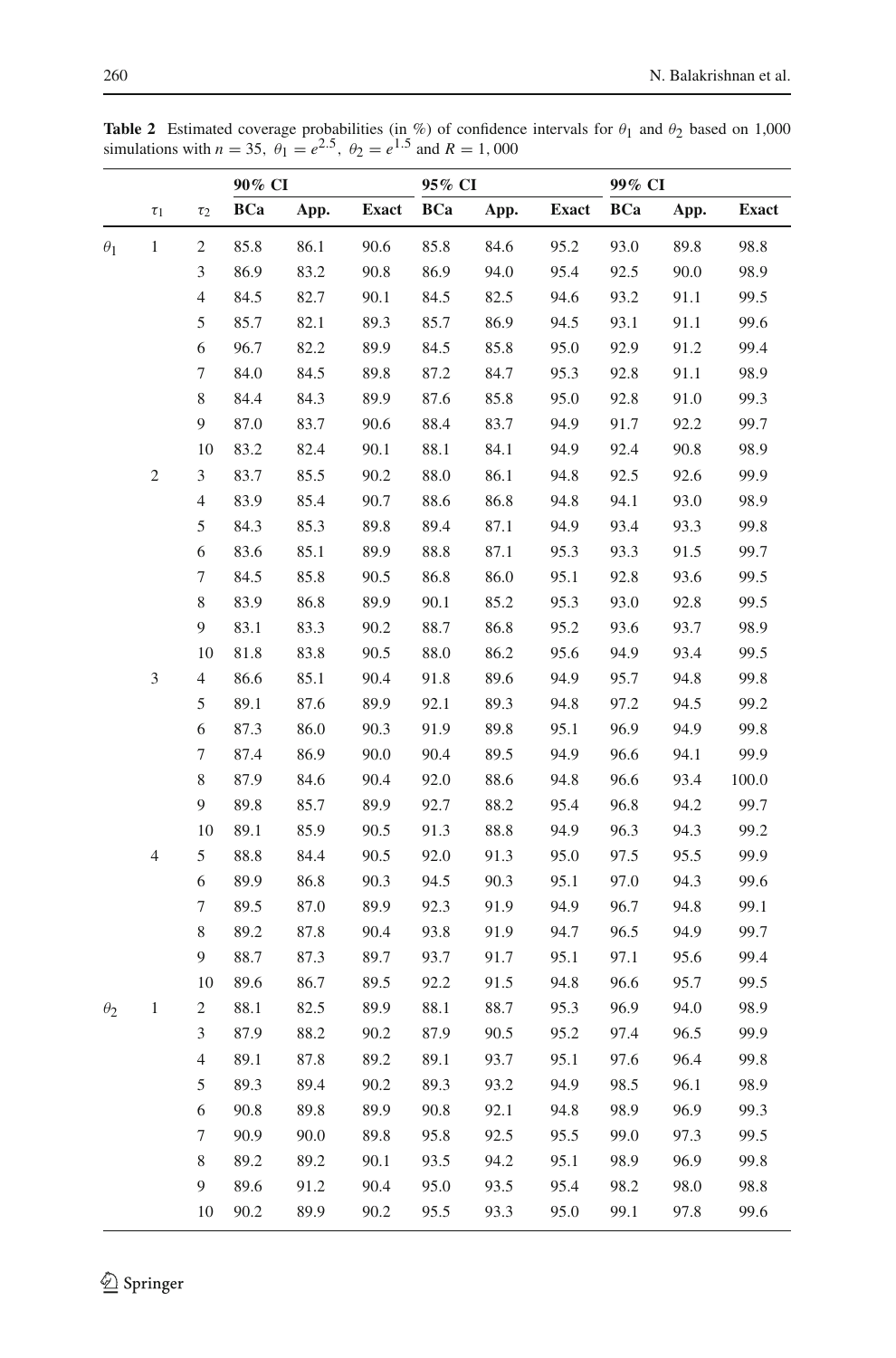|                |                | 90% CI     |      |              | 95% CI     |      |              | 99% CI     |      |              |
|----------------|----------------|------------|------|--------------|------------|------|--------------|------------|------|--------------|
| $\tau_1$       | $\tau_2$       | <b>BCa</b> | App. | <b>Exact</b> | <b>BCa</b> | App. | <b>Exact</b> | <b>BCa</b> | App. | <b>Exact</b> |
| $\overline{c}$ | 3              | 86.3       | 85.7 | 89.9         | 91.0       | 89.2 | 95.1         | 95.3       | 95.2 | 99.5         |
|                | $\overline{4}$ | 87.6       | 87.6 | 89.8         | 93.0       | 90.8 | 94.9         | 97.4       | 95.0 | 99.1         |
|                | 5              | 88.5       | 89.2 | 90.2         | 94.9       | 91.8 | 94.9         | 98.4       | 95.7 | 99.8         |
|                | 6              | 89.4       | 89.9 | 89.8         | 93.5       | 92.7 | 94.7         | 98.3       | 96.9 | 99.6         |
|                | $\tau$         | 88.5       | 89.1 | 90.3         | 95.1       | 93.6 | 95.3         | 98.1       | 97.2 | 99.1         |
|                | 8              | 88.5       | 88.7 | 90.3         | 92.5       | 93.2 | 94.7         | 99.2       | 97.4 | 99.4         |
|                | 9              | 89.5       | 90.4 | 89.9         | 95.1       | 93.8 | 94.9         | 98.8       | 97.6 | 99.9         |
|                | 10             | 89.7       | 91.9 | 90.1         | 94.6       | 93.0 | 95.3         | 98.8       | 97.2 | 99.1         |
| 3              | $\overline{4}$ | 86.8       | 84.3 | 90.2         | 90.5       | 89.4 | 95.2         | 94.7       | 94.5 | 99.8         |
|                | 5              | 87.9       | 85.9 | 90.2         | 93.2       | 90.2 | 94.8         | 97.0       | 95.2 | 99.4         |
|                | 6              | 89.0       | 89.2 | 90.0         | 93.4       | 92.6 | 95.0         | 97.5       | 96.2 | 99.0         |
|                | 7              | 88.7       | 89.4 | 89.9         | 94.4       | 92.3 | 95.1         | 98.4       | 96.3 | 99.8         |
|                | 8              | 90.4       | 91.2 | 89.9         | 94.9       | 92.6 | 94.9         | 97.7       | 96.3 | 99.5         |
|                | 9              | 90.5       | 88.7 | 90.0         | 94.7       | 92.5 | 94.9         | 98.4       | 97.8 | 99.7         |
|                | 10             | 91.1       | 90.9 | 90.3         | 94.8       | 92.9 | 95.1         | 98.5       | 96.9 | 99.6         |
| $\overline{4}$ | 5              | 86.5       | 81.9 | 90.4         | 88.3       | 86.7 | 95.2         | 93.2       | 93.5 | 99.9         |
|                | 6              | 88.7       | 86.1 | 90.3         | 94.2       | 89.7 | 94.8         | 97.3       | 93.7 | 99.6         |
|                | 7              | 89.0       | 89.4 | 90.1         | 94.1       | 90.5 | 95.3         | 97.7       | 96.7 | 99.6         |
|                | 8              | 91.2       | 87.9 | 89.8         | 93.4       | 91.7 | 94.8         | 97.0       | 96.7 | 98.9         |
|                | 9              | 89.9       | 89.7 | 89.9         | 95.1       | 92.7 | 94.9         | 98.5       | 96.5 | 99.2         |
|                | 10             | 88.5       | 88.8 | 89.8         | 94.9       | 93.2 | 95.2         | 98.3       | 97.1 | 99.3         |

$$
\gamma(x - \zeta; \alpha, \beta) = \begin{cases} \frac{1}{\Gamma(\alpha)\beta^{\alpha}} (x - \zeta)^{\alpha - 1} e^{-(x - \zeta)/\beta} & \text{if } x > \zeta \\ 0 & \text{otherwise} \end{cases}
$$
 (16)

*and the MGF of*  $Y = X + \zeta$  *is of the form* 

$$
M_Y(\omega) = \frac{e^{\omega \zeta}}{\left(1 - \beta \omega\right)^{\alpha}}, \quad |\omega| < 1/\beta. \tag{17}
$$

*Proof* The proof follows from the well-known properties of the gamma distribution (see Johnson et al. 1994).

**Theorem 1** *The conditional PDF of*  $\hat{\theta}_1$ , given the event  $A = \{1 \leq N_1 \leq n-1 \text{ and } n\}$  $1 \leq N_2 \leq n - N_1$ , *is* 

$$
f_{\hat{\theta}_1}(x) = C_n \sum_{i=1}^{n-1} \sum_{k=0}^{i} C_{ik} \cdot \gamma \left(x - \tau_{ik}; i, \frac{\theta_1}{i}\right),\tag{18}
$$

<span id="page-10-0"></span>*where*  $\tau_{ik} = \frac{1}{i}(n - i + k)\tau_1$  *and*  $\gamma(\cdot)$  *is as defined in* (16)*.* 

 $\mathcal{D}$  Springer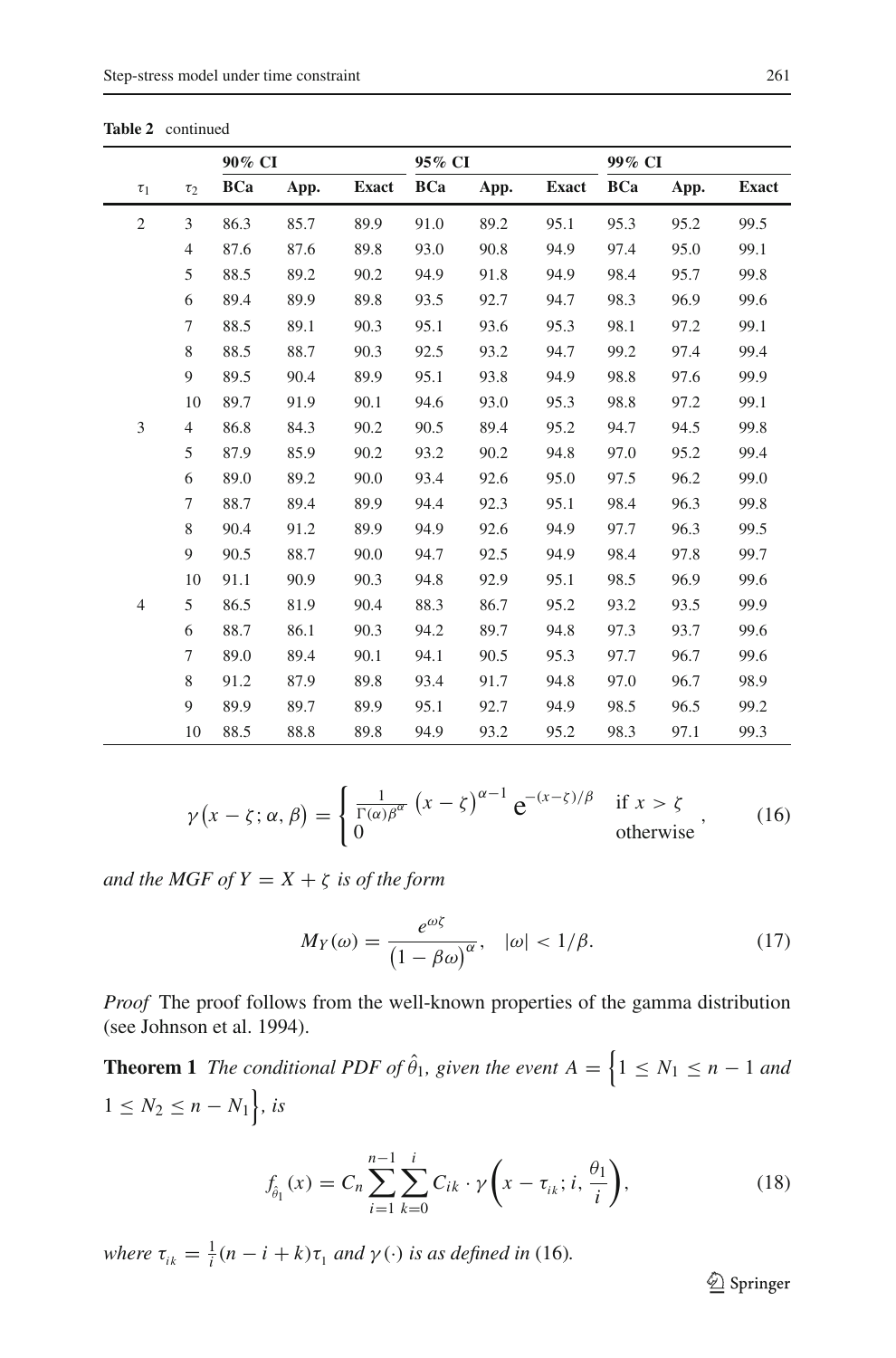*Proof* From [\(14\)](#page-6-1), we have CMGF of  $\hat{\theta}_1$ , given the event *A* as

$$
M_1(\omega|A) = C_n \sum_{i=1}^{n-1} \sum_{k=0}^{i} C_{ik} \cdot M_{Y_{ik}}(\omega),
$$

where  $Y_{ik}$ 's are random variables distributed as  $X_{ik} + \tau_{ik}$  with  $X_{ik}$  being distributed as gamma with shape parameter  $\alpha = i$  and scale parameter  $\beta = \frac{\theta_1}{i}$ . Result in (18) is obtained by inverting the above relation between the moment generating functions.

*Remark 3* It is important to note here that the conditional PDF of  $\hat{\theta}_1$  derived in Theorem 1 will enable to develop exact conditional inference for the parameter  $\theta_1$  conditioned on the event  $\left\{1 \leq N_1 \leq n-1 \text{ and } 1 \leq N_2 \leq n-N_1\right\}$ . So, this should be considered as conditional inference for  $\theta_1$  during the joint estimation of the parameters  $\theta_1$  and  $\theta_2$ . One can instead consider the conditional density of  $\hat{\theta}_1$  conditioned on the event  $N_1 \geq 1$  (which will then simply be the conditional density of the MLE  $\hat{\theta}_1$  based on an ordinary Type-I censored sample from the  $Exponential(\theta_1)$  distribution), but the corresponding inference in this case will not be in the framework of joint estimation of  $\theta_1$  and  $\theta_2$ . For this reason, change in  $\tau$ , will have an effect on the inference for  $\theta_1$ , but it will be negligible (see, for example, Table [3\)](#page-20-0).

**Theorem 2** *The conditional PDF of*  $\hat{\theta}_2$ , given  $A = \{1 \leq N_1 \leq n - 1 \text{ and } 1 \leq N_2 \leq n\}$  $n - N_1$ , *is* 

$$
f_{\hat{\theta}_2}(x) = C_n \sum_{i=1}^{n-1} \sum_{j=1}^{n-i} \sum_{k=0}^j C_{ijk} \cdot \gamma \left(x - \tau_{ijk}; j, \frac{\theta_2}{j}\right),\tag{19}
$$

<span id="page-11-0"></span>*where*  $\tau_{ijk} = \frac{1}{j}(n - i - j + k)(\tau_2 - \tau_1)$  *and*  $\gamma(\cdot)$  *is as defined in* (16)*.* 

*Proof* The result follows immediately from (15) upon using Lemma 2.

**Corollary 3** *The first two raw moments of*  $\hat{\theta}_1$  *are* 

$$
E(\hat{\theta}_1) = \theta_1 + C_n \sum_{i=1}^{n-1} \sum_{k=0}^{i} C_{ik} \cdot \tau_{ik}
$$
 (20)

<span id="page-11-1"></span>*and*

$$
E(\hat{\theta}_1^2) = \theta_1^2 + C_n \sum_{i=1}^{n-1} \sum_{k=0}^i C_{ik} \cdot \left(\tau_{ik}^2 + 2\tau_{ik}\theta_1 + \frac{1}{i}\theta_1^2\right),\tag{21}
$$

*respectively.*

 $\circled{2}$  Springer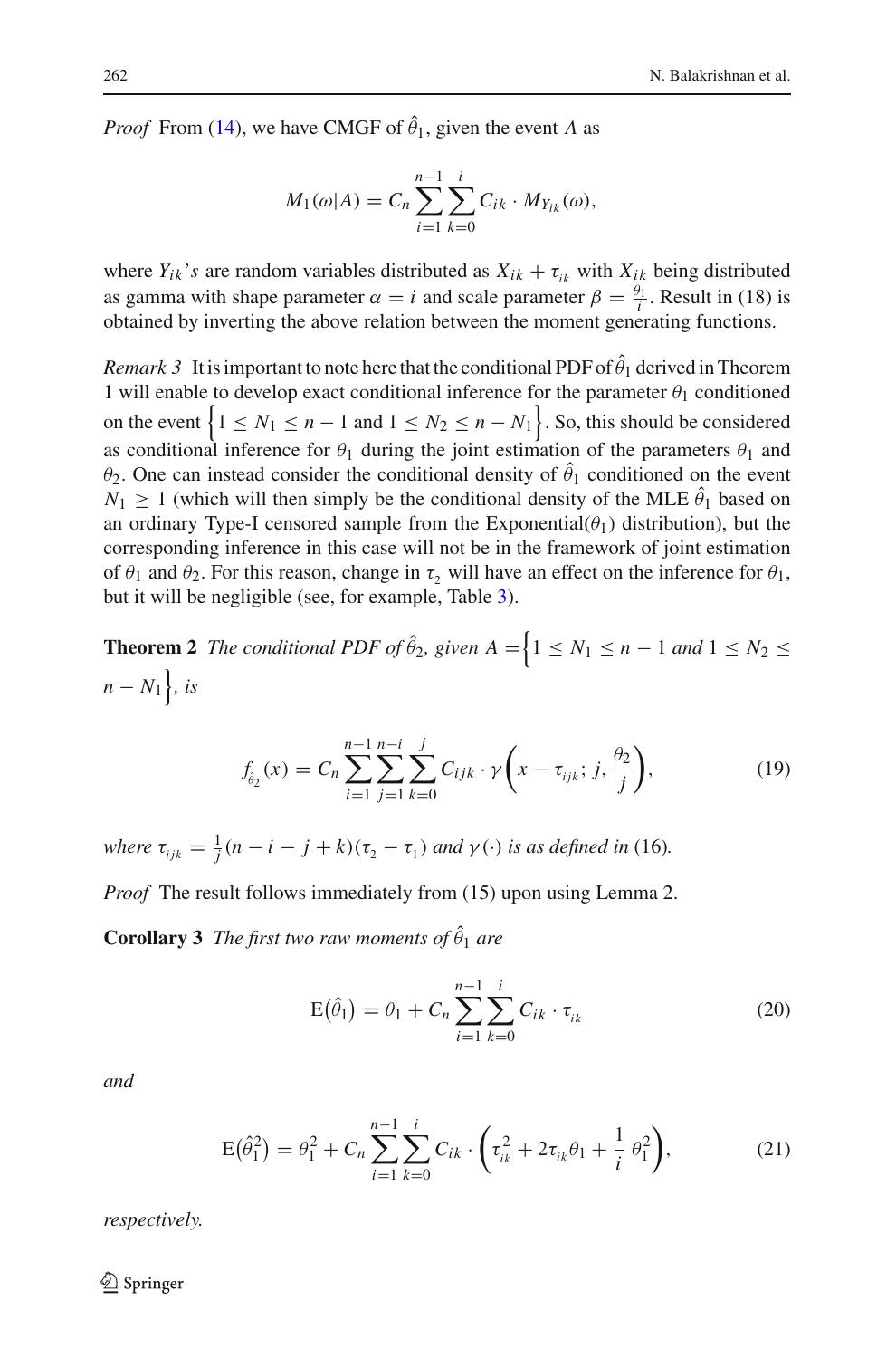*Proof* These expressions follow readily from [\(18\)](#page-10-0).

<span id="page-12-3"></span>**Corollary 4** *The first two raw moments of*  $\hat{\theta}_2$  *are* 

$$
E(\hat{\theta}_2) = \theta_2 + C_n \sum_{i=1}^{n-1} \sum_{j=1}^{n-i} \sum_{k=0}^j C_{ijk} \cdot \tau_{ijk}
$$
 (22)

<span id="page-12-4"></span>*and*

$$
E(\hat{\theta}_2^2) = \theta_2^2 + C_n \sum_{i=1}^{n-1} \sum_{j=1}^{n-i} \sum_{k=0}^j C_{ijk} \cdot \left( \tau_{ijk}^2 + 2\tau_{ijk}\theta_2 + \frac{1}{j}\theta_2^2 \right),
$$
 (23)

*respectively.*

*Proof* These expressions follow readily from [\(19\)](#page-11-0). **Corollary 5** *The tail probabilities of*  $\hat{\theta}_1$  *and*  $\hat{\theta}_2$  *are* 

$$
\mathrm{P}_{\theta_1}\Big\{\hat{\theta}_1>\xi\Big\}=C_n\sum_{i=1}^{n-1}\sum_{k=0}^i C_{ik}\cdot\Gamma\bigg(\frac{i}{\theta_1}\big|\xi-\tau_{ik}\big);i\bigg)
$$

*k*=0

*i*=1

<span id="page-12-1"></span><span id="page-12-0"></span>*and*

$$
P_{\theta_2}\left\{\hat{\theta}_2 > \xi\right\} = C_n \sum_{i=1}^{n-1} \sum_{j=1}^{n-i} \sum_{k=0}^j C_{ijk} \cdot \Gamma\left(\frac{j}{\theta_2} \xi - \tau_{ijk}; j\right),\tag{25}
$$

 $where \langle w \rangle = \max \{0, w\}$  and

$$
\Gamma(w; \alpha) = \int_{w}^{\infty} \gamma(x; \alpha, 1) dx = \int_{w}^{\infty} \frac{1}{\Gamma(\alpha)} x^{\alpha - 1} e^{-x} dx.
$$

*Proof* The expressions in [\(24\)](#page-12-0) and [\(25\)](#page-12-1) follow by integration from [\(18\)](#page-10-0) and [\(19\)](#page-11-0), respectively.

Incidentally, proceeding exactly along the same lines as above, we can derive the joint CMGF and joint conditional density function of  $\hat{\theta}_1$  and  $\hat{\theta}_2$  as given in the following theorem.

**Theorem 3** *The joint CMGF of*  $\hat{\theta}_1$  *and*  $\hat{\theta}_2$ *, given the event*  $A = \{1 \leq N_1 \leq n-1$  *and*  $1 \leq N_2 \leq n - N_1$ , *is* 

<span id="page-12-2"></span>
$$
M_{12}(\nu,\omega|A) = C_n \sum_{i=1}^{n-1} \sum_{j=1}^{n-i} \sum_{k=0}^{i} \sum_{l=0}^{j} A_{ijkl} \cdot \frac{e^{\frac{\nu}{i}(n-i+k)\tau_1}}{(1-\frac{\theta_1}{i}\nu)^i} \cdot \frac{e^{\frac{\omega}{j}(n-i-j+l)(\tau_2-\tau_1)}}{(1-\frac{\theta_2}{j}\omega)^j},
$$
 (26)

<sup>2</sup> Springer

(24)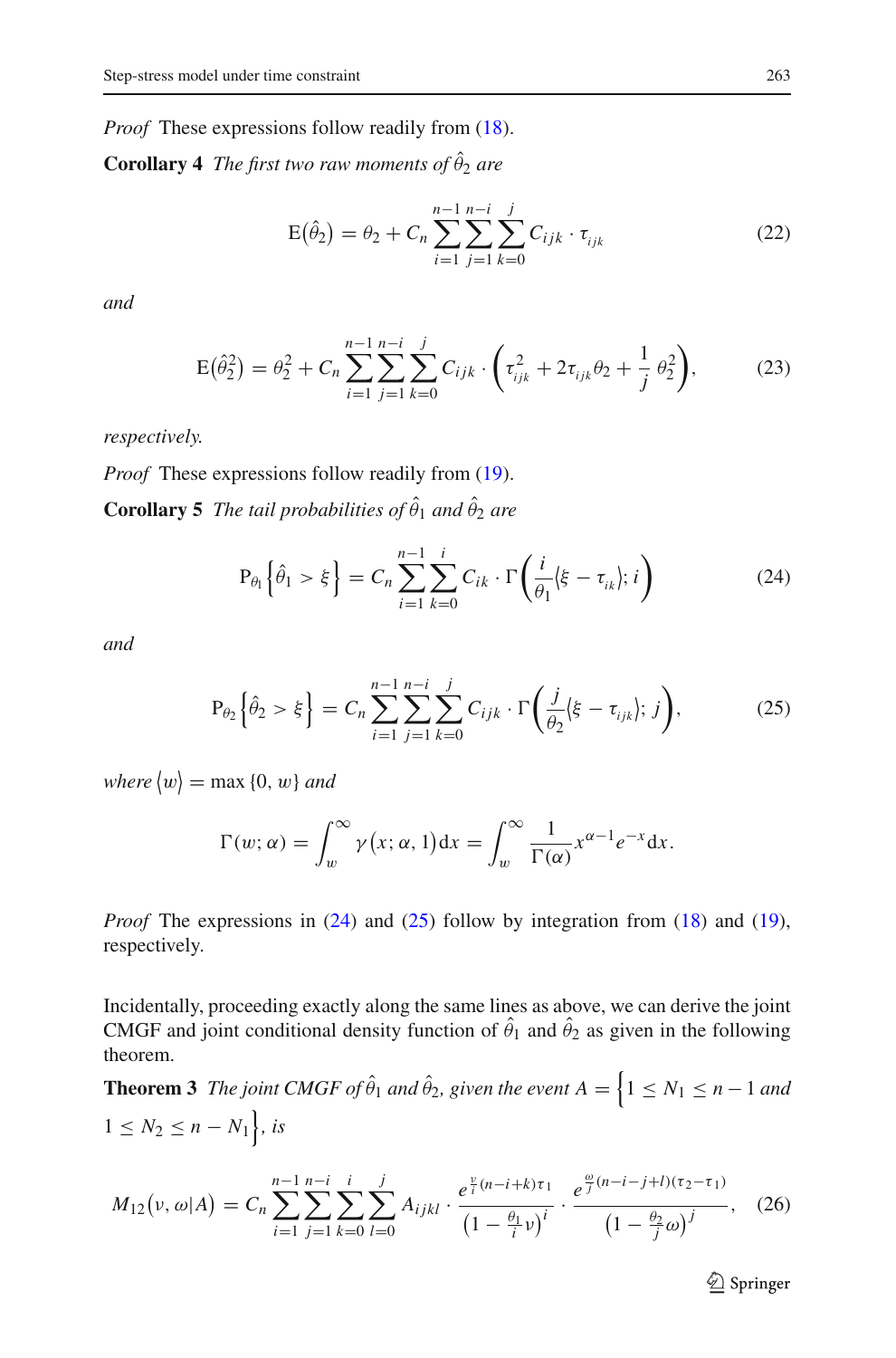and the joint conditional density of  $\hat{\theta}_1$  and  $\hat{\theta}_2$  is

$$
f_{12}(x, y) = C_n \sum_{i=1}^{n-1} \sum_{j=1}^{n-i} \sum_{k=0}^{i} \sum_{l=0}^{j} C_{ijkl} \cdot \gamma \left(x - \tau_{ik}; i, \frac{\theta_1}{i}\right) \gamma \left(y - \tau_{ijl}; j, \frac{\theta_2}{j}\right), \quad (27)
$$

*where*  $C_n$ ,  $p_1$ ,  $p_2$ ,  $p_3$ ,  $\gamma$  (·), and  $\tau_{ik}$  are all as defined earlier,  $\tau_{ijl} = \frac{1}{j}(n-i-j+l)$  $\times$  ( $\tau_2 - \tau_1$ )*, and* 

$$
C_{ijkl} = (-1)^{k+l} \binom{n}{i, j, n-i-j} \binom{i}{k} \binom{j}{l} p_3^{n-i-j+l} (1-p_1)^{j+k-l}.
$$

**Corollary 6** *From* [\(26\)](#page-12-2)*, we readily obtain*

$$
E(\hat{\theta}_1 \hat{\theta}_2) = C_n \sum_{i=1}^{n-1} \sum_{j=1}^{n-i} \sum_{k=0}^i \sum_{l=0}^j C_{ijkl} \cdot (\theta_1 + \tau_{ik})(\theta_2 + \tau_{ijl}), \qquad (28)
$$

*and*

$$
Cov(\hat{\theta}_1, \hat{\theta}_2) = C_n \sum_{i=1}^{n-1} \sum_{j=1}^{n-i} \sum_{k=0}^i \sum_{l=0}^j C_{ijkl} \cdot \tau_{ik} \tau_{ijl}
$$

$$
-C_n^2 \left( \sum_{i=1}^{n-1} \sum_{k=0}^i C_{ik} \cdot \tau_{ik} \right) \left( \sum_{i=1}^{n-1} \sum_{j=1}^{n-i} \sum_{k=0}^j C_{ijk} \cdot \tau_{ijk} \right), \qquad (29)
$$

 $\omega$  *where*  $C_{ik}$  *and*  $C_{ijk}$  *are as defined earlier. From* (29), *it can be seen that*  $\hat{\theta}_1$  *and*  $\hat{\theta}_2$  are correlated in case of small samples eventhough they become asymptotically *independent as shown in Sect.* 4.2*.*

# **4 Confidence intervals**

In this section, we present different methods of constructing confidence intervals (CIs) for the unknown parameters  $\theta_1$  and  $\theta_2$ . From Theorems 1 and 2, we can construct the exact CIs for  $\theta_1$  and  $\theta_2$ , respectively. Since the exact conditional PDF of  $\hat{\theta}_1$  and  $\hat{\theta}_2$ are quite complicated, we also present the approximate CI for  $\theta_1$  and  $\theta_2$  for larger sample sizes. Finally, we use the parametric bootstrap method to construct CI for  $\theta_1$  and  $\theta_2$ .

4.1 Exact confidence intervals

To guarantee the invertibility for the parameters  $\theta_1$  and  $\theta_2$ , we assume that the tail probabilities of  $\hat{\theta}_1$  and  $\hat{\theta}_2$  presented in Corollary 5 are increasing functions of  $\theta_1$  and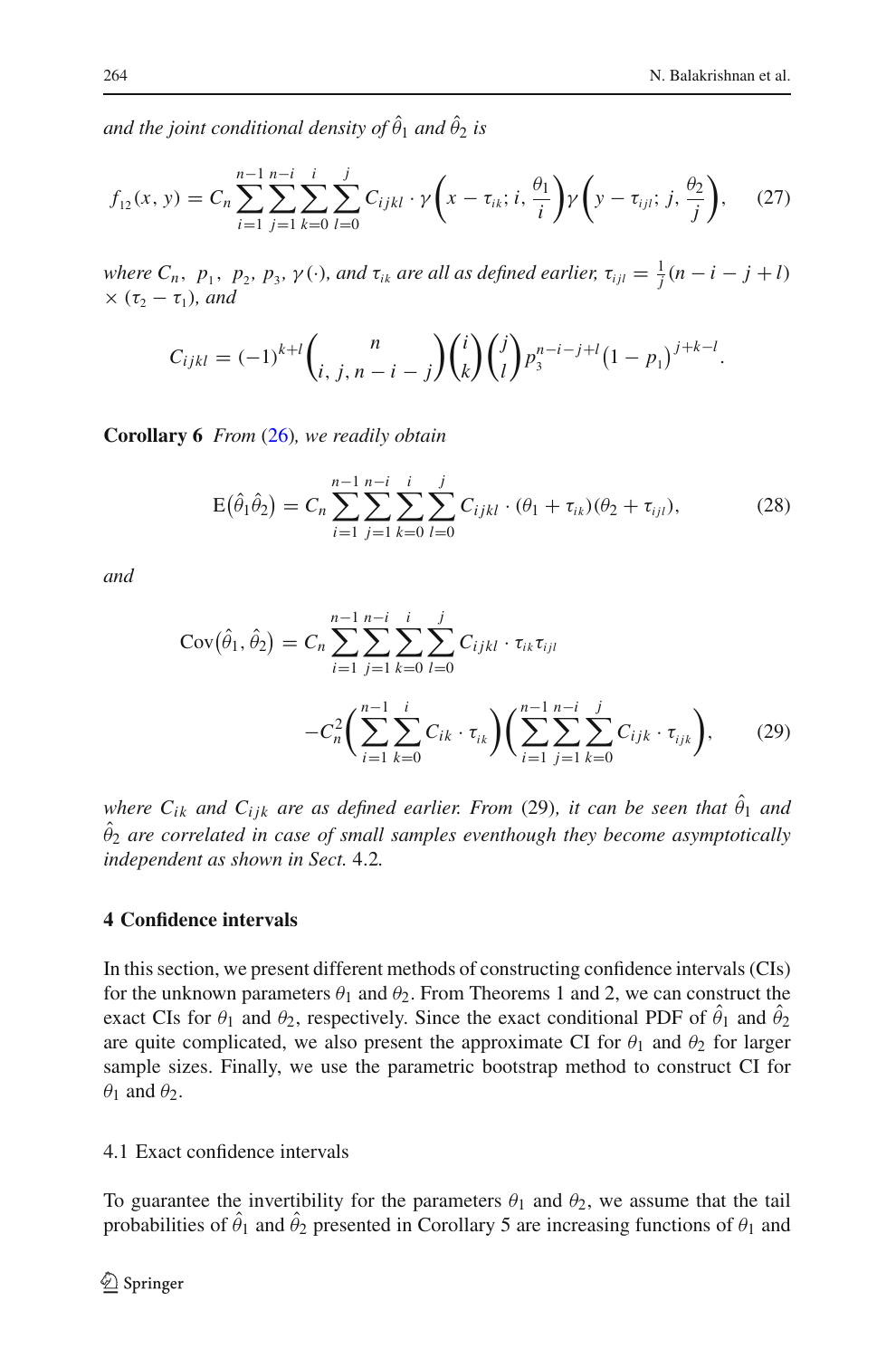$\theta_2$ , respect[ively.](#page-22-15) [Several](#page-22-15) [authors](#page-22-15) [including](#page-22-15) [Chen and Bhattacharyya](#page-22-14) [\(1988](#page-22-14)), Gupta and Kundu [\(1998](#page-22-15)), [Kundu and Basu](#page-22-16) [\(2000](#page-22-16)), and [Childs et al.](#page-22-17) [\(2003\)](#page-22-17) have used this approach to construct exact CI in different contexts. Like all of them, we are also unable to establish the required monotonicity, but the extensive numerical computations we carried out seem to support this monotonicity assumption; see Fig. [1,](#page-15-0) for example.

#### **(1)** CI for  $\theta_1$

The exact CI for  $\theta_1$  can be constructed by solving the equations

$$
P_{\theta_{1L}}\left\{\hat{\theta}_1 > \hat{\theta}_{obs}\right\} = \frac{\alpha}{2} \text{ and } P_{\theta_{1U}}\left\{\hat{\theta}_1 > \hat{\theta}_{obs}\right\} = 1 - \frac{\alpha}{2}
$$

for  $\theta_{\text{IL}}$  (the lower bound of  $\theta_1$ ) and  $\theta_{\text{IU}}$  (the upper bound of  $\theta_1$ ), respectively. A two-sided  $100(1 - \alpha)\%$  CI for  $\theta_1$ , denoted by  $(\theta_{II}, \theta_{III})$ , can be obtained by solving the following two non-linear equations (either using the Newton–Raphson method or bisection method):

$$
\frac{\alpha}{2} = C_n(\theta_{\text{1L}}, \hat{\theta}_2) \sum_{i=1}^{n-1} \sum_{k=0}^i C_{ik}(\theta_{\text{1L}}, \hat{\theta}_2) \cdot \Gamma\left(\frac{i}{\theta_{\text{1L}}}(\hat{\theta}_1 - \tau_{ik}); i\right)
$$

and

$$
1-\frac{\alpha}{2}=C_n(\theta_{1U},\hat{\theta}_2)\sum_{i=1}^{n-1}\sum_{k=0}^i C_{ik}(\theta_{1U},\hat{\theta}_2)\cdot\Gamma\bigg(\frac{i}{\theta_{1U}}\big|\hat{\theta}_1-\tau_{ik}\big);i\bigg),\,
$$

where  $C_n$ ,  $C_{ik}$ ,  $\tau_{ik}$  and  $\Gamma(w; \alpha)$  are all as defined earlier.

#### **(2)** CI for  $\theta_2$

Similarly, a two-sided  $100(1 - \alpha)\%$  CI for  $\theta_2$ , denoted by  $(\theta_{2L}, \theta_{2U})$ , can be obtained by solving the following two non-linear equations:

$$
\frac{\alpha}{2}=C_n(\hat{\theta}_1,\theta_{2L})\sum_{i=1}^{n-1}\sum_{j=1}^{n-i}\sum_{k=0}^j C_{ijk}(\hat{\theta}_1,\theta_{2L})\cdot\Gamma\bigg(\frac{j}{\theta_{2L}}\bigg|\hat{\theta}_2-\tau_{ijk}\bigg);j\bigg)
$$

and

$$
1 - \frac{\alpha}{2} = C_n(\hat{\theta}_1, \theta_{2U}) \sum_{i=1}^{n-1} \sum_{j=1}^{n-i} \sum_{k=0}^j C_{ijk}(\hat{\theta}_1, \theta_{2U}) \cdot \Gamma\left(\frac{j}{\theta_{2U}}\left|\hat{\theta}_2 - \tau_{ijk}\right|; j\right),
$$

where  $C_n$ ,  $C_{ijk}$ ,  $\tau_{ijk}$  and  $\Gamma(w; \alpha)$  are all as defined earlier.

 $\mathcal{D}$  Springer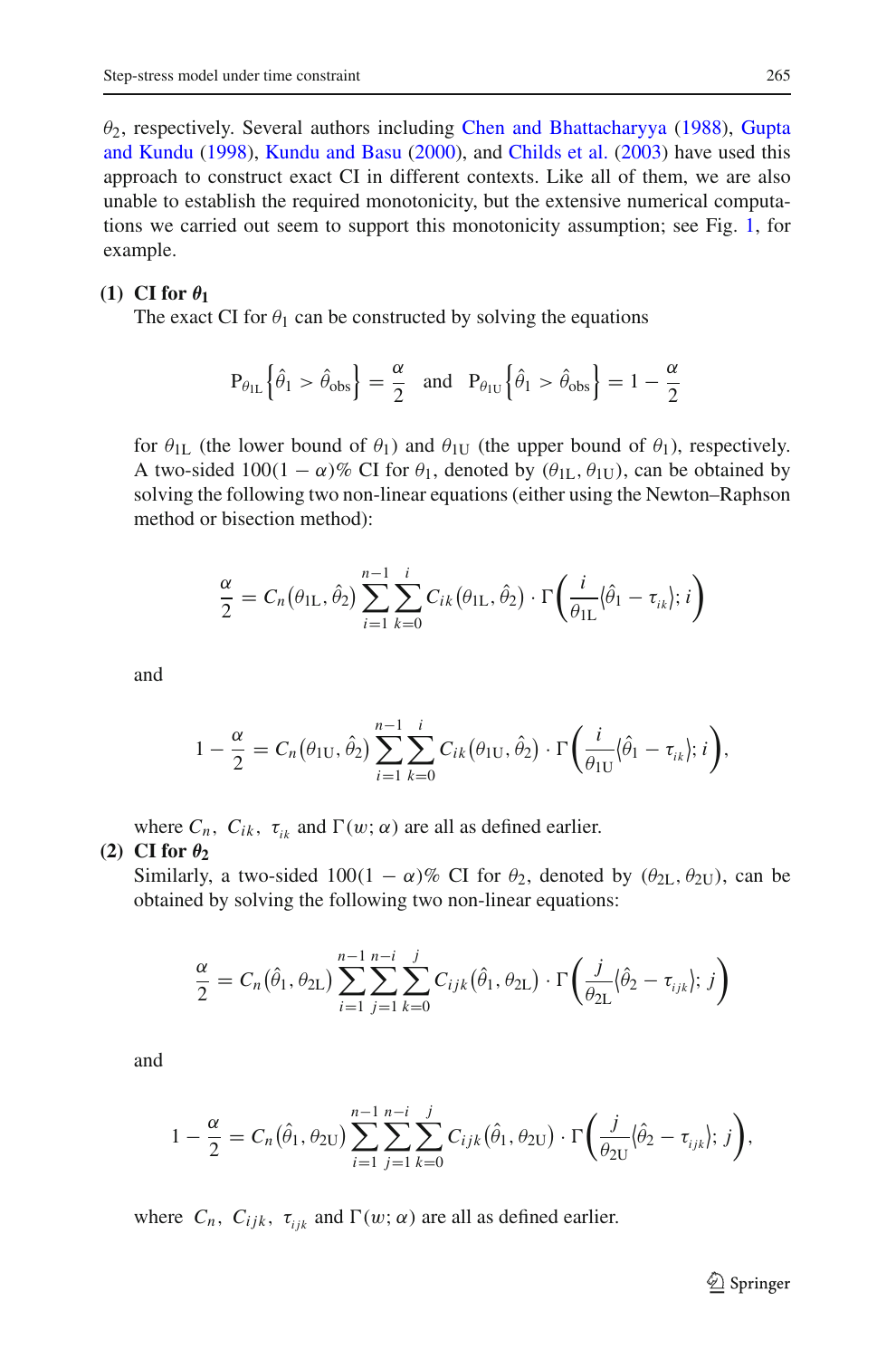

<span id="page-15-0"></span>**Fig. 1** Tail probability plot of  $\hat{\theta}_1$  and  $\hat{\theta}_2$ 

## 4.2 Approximate confidence intervals

For large  $N_1$  and  $N_2$ , the observed Fisher information matrix of  $\theta_1$  and  $\theta_2$  is

$$
\hat{I}(\theta_1, \theta_2) = \begin{bmatrix} \hat{I}_{11} & \hat{I}_{12} \\ \hat{I}_{21} & \hat{I}_{22} \end{bmatrix}_{\theta_1 = \hat{\theta}_1, \theta_2 = \hat{\theta}_2},
$$
\n(30)

where

$$
\hat{I}_{ij} = -\mathrm{E}\left\{\frac{\partial l(\theta_1, \theta_2 | \mathbf{t})}{\partial \theta_i \partial \theta_j}\right\}\bigg|_{\theta_1 = \hat{\theta}_1, \theta_2 = \hat{\theta}_2}, \quad i, j = 1, 2,
$$

<sup>2</sup> Springer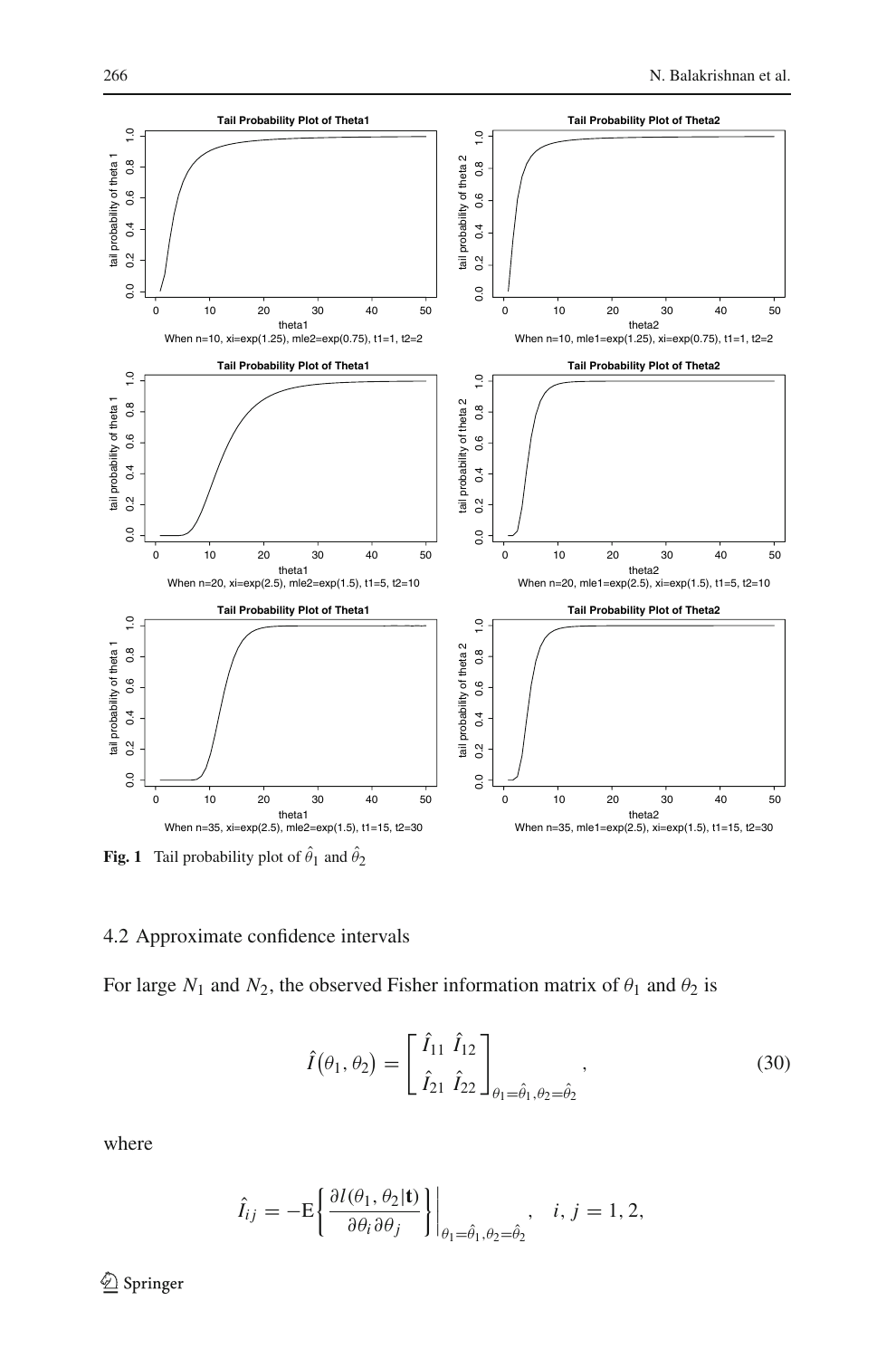and  $\hat{\theta}_1$  and  $\hat{\theta}_2$  are as in (9). Therefore, we have

$$
\hat{I}_{11} = -E \left\{ \frac{N_1}{\hat{\theta}_1^2} + \frac{2D_1}{\hat{\theta}_1^3} \right\} = \frac{N_1}{\hat{\theta}_1^2},
$$
\n
$$
\hat{I}_{12} = 0 = \hat{I}_{21},
$$
\n
$$
\hat{I}_{22} = -E \left\{ \frac{N_2}{\hat{\theta}_2^2} + \frac{2D_2}{\hat{\theta}_2^3} \right\} = \frac{N_2}{\hat{\theta}_2^2}.
$$

The asymptotic variances of  $\hat{\theta}_1$  and  $\hat{\theta}_2$  can be obtained from [\(26\)](#page-12-2) as

$$
V_{11} = \text{Var}(\hat{\theta}_1) = \frac{\hat{\theta}_1^2}{N_1}
$$
 and  $V_{22} = \text{Var}(\hat{\theta}_2) = \frac{\hat{\theta}_2^2}{N_2}$ .

We can then use the pivotal quantities for  $\theta_1$  and  $\theta_2$  as

$$
\frac{\hat{\theta}_1 - \mathrm{E}(\hat{\theta}_1)}{\sqrt{V_{11}}} \quad \text{and} \quad \frac{\hat{\theta}_2 - \mathrm{E}(\hat{\theta}_2)}{\sqrt{V_{22}}},
$$

where  $E(\hat{\theta}_1)$  and  $E(\hat{\theta}_2)$  are as given in [\(20\)](#page-11-1) and [\(22\)](#page-12-3), respectively. We can then express a two-sided  $100(1 - \alpha)\%$  approximate CI for  $\theta_1$  and  $\theta_2$  as

$$
(\hat{\theta}_1 - W_1) \pm z_{1-\alpha/2} \sqrt{V_{11}}
$$

and

$$
(\hat{\theta}_2-W_2)\pm z_{1-\alpha/2}\sqrt{V_{22}},
$$

where

$$
W_1 = C_n(\hat{\theta}_1, \hat{\theta}_2) \sum_{i=1}^{n-1} \sum_{k=0}^i C_{ik}(\hat{\theta}_1, \hat{\theta}_2) \cdot \tau_{ik},
$$
  

$$
W_2 = C_n(\hat{\theta}_1, \hat{\theta}_2) \sum_{i=1}^{n-1} \sum_{j=1}^{n-i} \sum_{k=0}^j C_{ijk}(\hat{\theta}_1, \hat{\theta}_2) \cdot \tau_{ijk},
$$

and *z*<sub>1− $\alpha$ /2 is the upper ( $\alpha$ /2) percentile of the standard normal distribution.</sub>

### 4.3 Bootstrap confidence intervals

The exact confidence intervals presented in Sect. 4.1 are computationally quite involved and become difficult to construct when sample size is large. Also, as we show later in Sect. 5, the approximate confidence intervals presented in Sect. 4.2 do not have satisfactory coverage probabilities unless the sample size is quite large. Hence, it is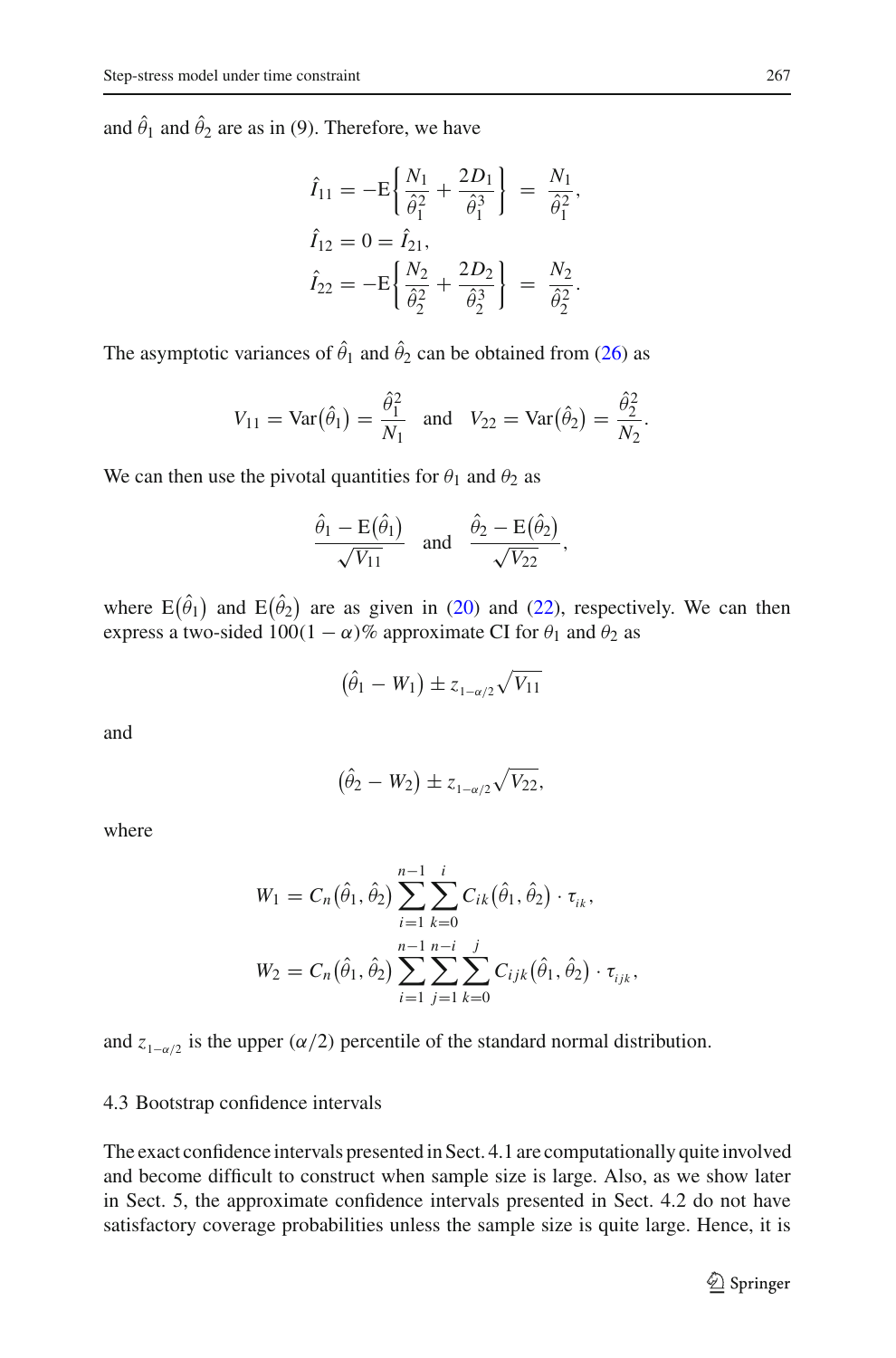naturally of interest to check whether a bootstrap method provides a good alternate for this purpose. As will be seen later in Sect. 5, the adjusted percentile bootstrap method proposed here does perform well for large sample sizes and is also easy to implement. This suggests that one should therefore use the exact method in case of small to moderate sample sizes (up to 35) and the adjusted percentile bootstrap method for sample sizes larger than that as the exact method faces computational difficulties in this situation. In this subsection, we therefore describe a bootstrap method to construct CIs for  $\theta_1$ and  $\theta_2$ , viz., the Adjusted percentile (BCa) interval; see [Efron and Tibshirani](#page-22-18) [\(1988\)](#page-22-18) for details. First, we describe the algorithm to obtain the Type-I censored sample. This algorithm will be utilized in the resampling needed for the bootstrap confidence interval in Sect. 4.3.2.

#### *4.3.1 Bootstrap sample*

- Step 1. Given  $\tau_1$ ,  $\tau_2$  and the original Type-I censored sample, we obtain  $\hat{\theta}_1$  and  $\hat{\theta}_2$ from (9).
- Step 2. Based on *n*,  $\tau_1$ ,  $\hat{\theta}_1$  and  $\hat{\theta}_2$ , we generate a random sample of size *n* from Uniform (0, 1) distribution, and obtain the order statistics  $(U_{1:n},..., U_{n:n})$ .
- Step 3. Find *N*<sup>1</sup> such that

$$
U_{N_1:n} < 1 - e^{-\tau_1/\hat{\theta}_1} \le U_{N_1+1:n}.
$$

For  $1 \leq i \leq N_1$ , we set

$$
t_{i:n}^* = -\hat{\theta}_1 \log \left(1 - U_{i:n}\right).
$$

- Step 4. Next, we generate a random sample of size  $m = n N_1$  from Uniform(0, 1) distribution, and obtain the order statistics  $(V_{1:m}, \ldots, V_{m:m})$ .
- Step 5. Find  $N_2$  such that

$$
V_{N_2:m} < 1 - e^{-(\tau_2 - \tau_1)/\hat{\theta}_2} \le V_{N_2 + 1:m}.
$$

For  $1 \leq j \leq N_2$ , we then set

$$
t_{N_1+j:n}^* = \tau_1 - \hat{\theta}_2 \log (1 - V_{j:m}).
$$

- Step 6. Based on *n*,  $N_1$ ,  $N_2$ ,  $\tau_1$ ,  $\tau_2$ , and ordered observations  $\begin{cases} t^*_{1:n}, \ldots, t^*_{N_1:n} \end{cases}$  $t_{N_1+1:n}^*$ , ...,  $t_{N_1+N_2:n}^*$ , we obtain  $\hat{\theta}_1^*$  and  $\hat{\theta}_2^*$  from (9).
- Step 7. Repeat Steps 2–6 *R* times and arrange all  $\hat{\theta}_1^{*}$ 's and  $\hat{\theta}_2^{*}$ 's in ascending order to obtain the bootstrap sample

$$
\left\{\hat{\theta}_k^{*[1]}, \hat{\theta}_k^{*[2]}, \dots, \hat{\theta}_k^{*[R]}\right\}, \quad k = 1, 2.
$$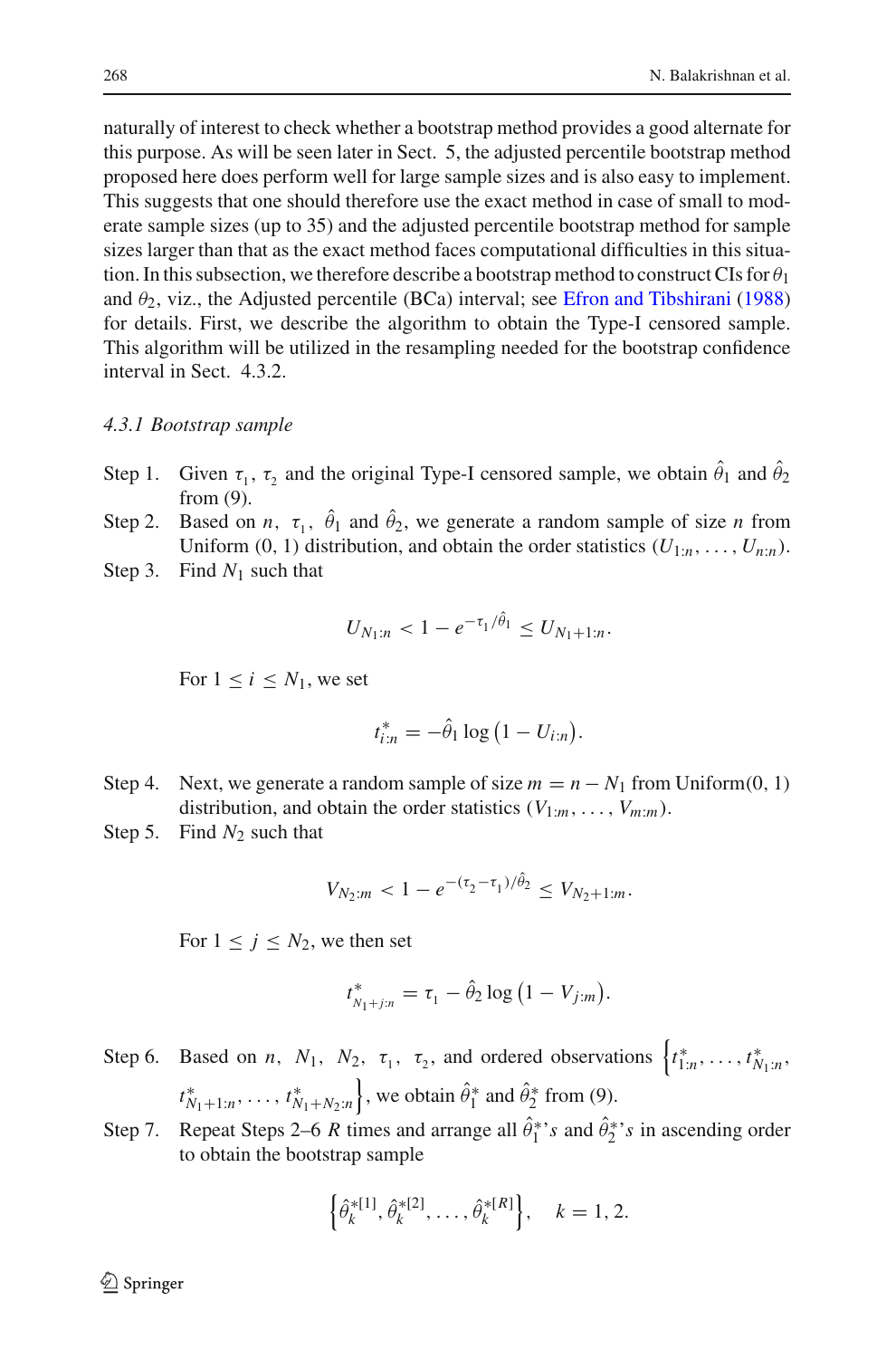#### *4.3.2 Adjusted percentile (BCa) interval*

A two-sided  $100(1 - \alpha)\%$  BCa bootstrap confidence interval for  $\theta_k$  is

$$
\left(\hat{\theta}_k^{*[\alpha_{1k}R]},\ \hat{\theta}_k^{*[(1-\alpha_{2k})R]}\right),\ \ k=1,2,
$$

where

$$
\alpha_{1k} = \Phi\bigg\{\hat{z}_{0k} + \frac{\hat{z}_{0k} + z_{\alpha/2}}{1 - \hat{a}_k(\hat{z}_{0k} + z_{\alpha/2})}\bigg\} \text{ and } \alpha_{2k} = \Phi\bigg\{\hat{z}_{0k} + \frac{\hat{z}_{0k} + z_{1-\alpha/2}}{1 - \hat{a}_k(\hat{z}_{0k} + z_{1-\alpha/2})}\bigg\}.
$$

Here,  $\Phi(\cdot)$  is the CDF of the standard normal distribution, and

$$
\hat{z}_{0k} = \Phi^{-1}\bigg\{\frac{\# \text{ of } \hat{\theta}_k^{*[j]} < \hat{\theta}_k}{R}\bigg\}, \quad j = 1, \dots, R, \ k = 1, 2.
$$

A good estimate of the acceleration  $a_k$  is

$$
\hat{a}_k = \frac{\sum_{i=1}^{N_k} \left[ \hat{\theta}_k^{(\cdot)} - \hat{\theta}_k^{(i)} \right]^3}{6 \left\{ \sum_{i=1}^{N_k} \left[ \hat{\theta}_k^{(\cdot)} - \hat{\theta}_k^{(i)} \right]^2 \right\}^{3/2}}, \quad i = 1, \dots, N_k, \ k = 1, 2,
$$

where  $\hat{\theta}_k^{(i)}$  is the MLE of  $\theta_k$  based on the simulated Type-I censored sample with the *i*th observation deleted (i.e., the jackknife estimate), and

$$
\hat{\theta}_k^{(\cdot)} = \frac{1}{N_k} \sum_{i=1}^{N_k} \hat{\theta}_k^{(i)}, \quad i = 1, \dots, N_k, \ k = 1, 2.
$$

In addition to this adjusted percentile bootstrap interval, the percentile bootstrap interval and the Studentized-*t* bootstrap interval were also included in the comparative study; but, since the adjusted percentile (BCa) interval yielded the best results overall among these three methods, only the results for this method are presented.

#### **5 Simulation Study**

In this section, we present the results of a Monte Carlo simulation study carried out in order to compare the performance of all the methods of inference described in Sect. 4. We chose the values of the parameters  $\theta_1$  and  $\theta_2$  to be  $e^{2.5}$  and  $e^{1.5}$ , respectively; we also chose for *n* the values of 20 and 35, and several different choice for  $(\tau_1, \tau_2)$ . We then determined the true coverage probabilities of the 90%, 95%, 99% confidence intervals for  $\theta_1$  and  $\theta_2$  by all the methods presented in Sect. 4. These values, based on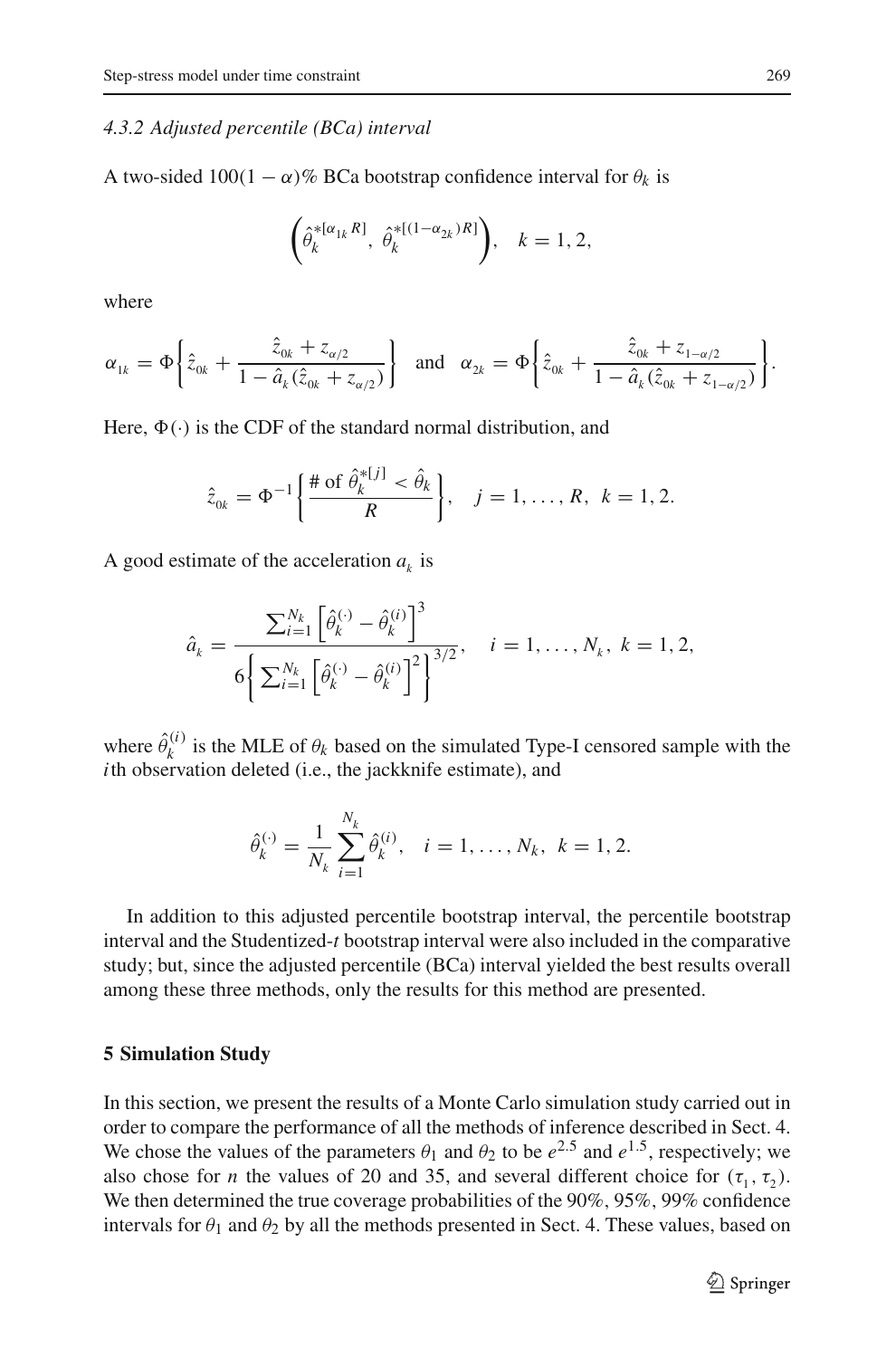1,000 Monte Carlo simulations and  $R = 1,000$  bootstrap replications, are presented in Tables [1](#page-7-0) and [2.](#page-9-0)

From these tables, it is clear that the exact method of constructing confidence intervals (based on the exact conditional densities of  $\hat{\theta}_1$  and  $\hat{\theta}_2$  derived in Sect. 3) always maintains its coverage probability at the pre-fixed nominal level. The approximate method of constructing confidence intervals (based on asymptotic normality of  $\hat{\theta}_1$ and  $\hat{\theta}_2$ ) has its true coverage probability to be always less than the nominal level. Though the coverage probability improves for large sample size, we still find it to be unsatisfactory even for *n* as large as 35 particularly when  $\tau_1$  and  $\tau_2$  are not too large. Therefore, the approximate CI should not be used unless *n* is considerably large.

Among the three bootstrap methods of constructing confidence intervals mentioned in Sect. 4, it was observed that the Studentized-*t* interval seems to have considerably low coverage probabilities compared to the nominal level. The percentile interval and the adjusted percentile interval had their coverage probabilities to be better and somewhat closer to the nominal level. Eventhough the percentile method seems to be sensitive (for  $\theta_1$  when  $\tau_1$  is small), the method did improve a bit for larger sample size. Overall, the adjusted percentile method was observed to be the one (among the three bootstrap methods) with somewhat satisfactory coverage probabilities (not so for  $\theta_1$ ) when  $\tau_1$  is small), and so the results for this bootstrap method alone are included in the tables. Hence, this method may be used in case of large sample sizes when the computation of the exact CI becomes difficult.

## **6 Illustrative examples**

In this section, we consider three examples. First, we revisit Examples 1 and 2 presented earlier in Sect. 2 in order to illustrate all the methods of inference developed in preceding sections. Example 3 gives some plots to show the monotonicity of the tail probabilities of  $\hat{\theta}_1$  and  $\hat{\theta}_2$  given in Corollary 5.

*Example 1* (Revisited) From the formulas in Eqs.  $(20)$ – $(23)$ , we obtain the standard error of the MLEs of  $\theta_1$  and  $\theta_2$  to be

| $\tau_1 = 5$ $\tau_2 = 6$ $\tau_3 = 7$ $\tau_2 = 8$ $\tau_3 = 9$ $\tau_1 = 12$ |  |  |
|--------------------------------------------------------------------------------|--|--|
| $\widehat{SE}(\hat{\theta}_1)$ 21.44440 21.28597 21.18302 21.18202 21.18202    |  |  |
| $\widehat{SE}(\hat{\theta}_2)$ 4.79362 8.105016 3.604153 1.642129 1.880477     |  |  |

Further, the confidence intervals for  $\theta_1$  and  $\theta_2$  obtained by all three methods are presented in Tables [3](#page-20-0) and [4,](#page-21-0) respectively. Note that the approximate confidence interval and the bootstrap confidence interval are both unsatisfactory upon comparing them with the exact confidence intervals. The problem is due to the small values of  $N_1$  and  $N_2$  in this case.

*Example 2* (Revisited) From the formulas in Eqs.  $(20)$ – $(23)$ , we obtain the standard error of the MLEs of  $\theta_1$  and  $\theta_2$  to be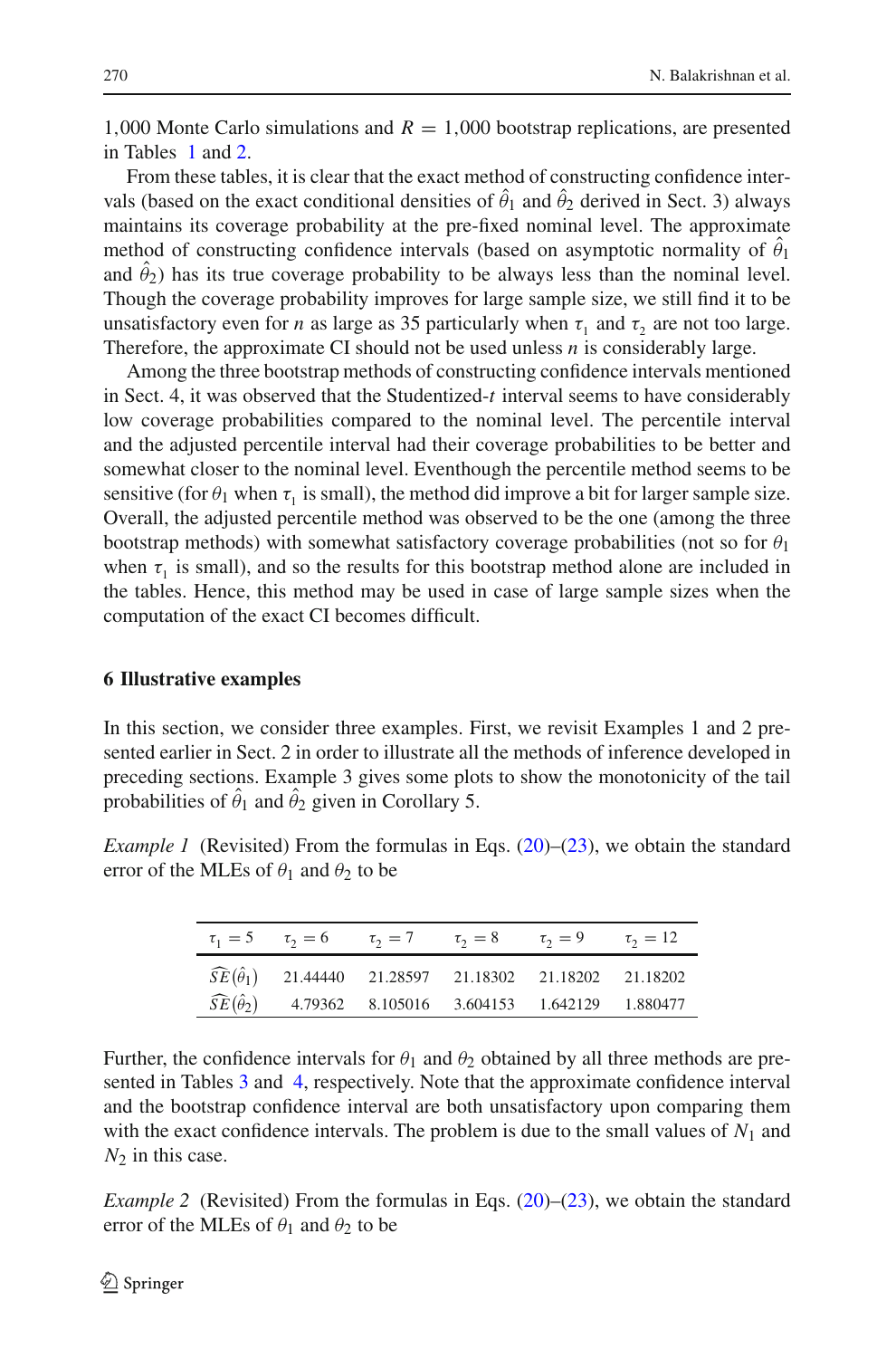| $\tau_1 = 8$                   | $\tau_2 = 16$ | $\tau_2 = 20$ | $\tau_2 = 24$ |
|--------------------------------|---------------|---------------|---------------|
| $\widehat{SE}(\hat{\theta}_1)$ | 10.27773      | 10.28401      | 10.28193      |
| $\widehat{SE}(\hat{\theta}_2)$ | 2.718509      | 2.411893      | 2.303771      |
|                                |               |               |               |

Further, the confidence intervals for  $\theta_1$  and  $\theta_2$  obtained by all three methods are pre-sented in Table [5.](#page-21-1) Note that all the intervals for  $\theta_2$  are close to the exact confidence interval, and the approximate and bootstrap confidence intervals for  $\theta_1$  are highly unsatisfactory compared to the exact confidence interval. This is so because  $N_1$  is small and  $N_2$  is large in this case.

*Example 3* Although we can not prove the monotonic increasing property of the tail probability functions given in Corollary 5, we present some plots of  $P\{\hat{\theta} > \xi\}$  for different choices of *n*, and  $\tau_1$  and  $\tau_2$ , in Fig. [1.](#page-15-0) These plots all display the monotonicity of the probabilities of interest.

# **7 Conclusions**

In this paper, we have considered a simple step-stress model with two stress levels from exponential distributions when there is time constraint on the duration of the experiment. We have derived the MLEs of the unknown parameters  $\theta_1$  and  $\theta_2$ , and their exact conditional distributions. We have also proposed several different procedures for constructing confidence intervals for  $\theta_1$  and  $\theta_2$ . We have carried out a simulation

<span id="page-20-0"></span>

| $\tau_2$ | <b>Method</b> | 90%                | 95%                | $99\%$             |
|----------|---------------|--------------------|--------------------|--------------------|
| 6        | Bootstrap BCa | (11.8452, 97.0986) | (10.4813, 97.9780) | (7.9084, 98.7994)  |
|          | Approximation | (0.0000, 35.1448)  | (0.0000, 38.8501)  | (0.0000, 46.0919)  |
|          | Exact         | (11.4823, 71.8781) | (10.1474, 93.3925) | (8.0940, 166.5306) |
| 7        | Bootstrap BCa | (11.6452, 97.1715) | (10.0295, 98.2370) | (8.0759, 99.1133)  |
|          | Approximation | (0.0000, 35.4373)  | (0.0000, 39.1426)  | (0.0000, 46.3844)  |
|          | Exact         | (11.5931, 72.5194) | (10.2461, 94.2236) | (8.1736, 168.0092) |
| 8        | Bootstrap BCa | (11.5395, 95.6438) | (10.2748, 97.3843) | (8.6848, 98.9594)  |
|          | Approximation | (0.0000, 35.6525)  | (0.0000, 39.3578)  | (0.0000, 46.5997)  |
|          | Exact         | (11.6965, 72.9479) | (10.3429, 94.7722) | (8.2602, 168.9658) |
| 9        | Bootstrap BCa | (11.8333, 96.1042) | (10.1246, 98.1306) | (7.4839, 98.6661)  |
|          | Approximation | (0.0000, 35.6561)  | (0.0000, 39.3614)  | (0.0000, 46.6032)  |
|          | Exact         | (11.7003, 72.9524) | (10.3471, 94.7774) | (8.2656, 168.9753) |
| 12       | Bootstrap BCa | (11.4474, 96.4329) | (10.3128, 98.5669) | (7.4530, 99.8978)  |
|          | Approximation | (0.0000, 35.6561)  | (0.0000, 39.3614)  | (0.0000, 46.6032)  |
|          | Exact         | (11.7006, 72.9580) | (10.3467, 94.7793) | (8.2639, 168.9228) |

**Table 3** Interval estimation for  $\theta_1$  based on the data in Example 1 with  $\tau_1 = 5$  and different  $\tau_2$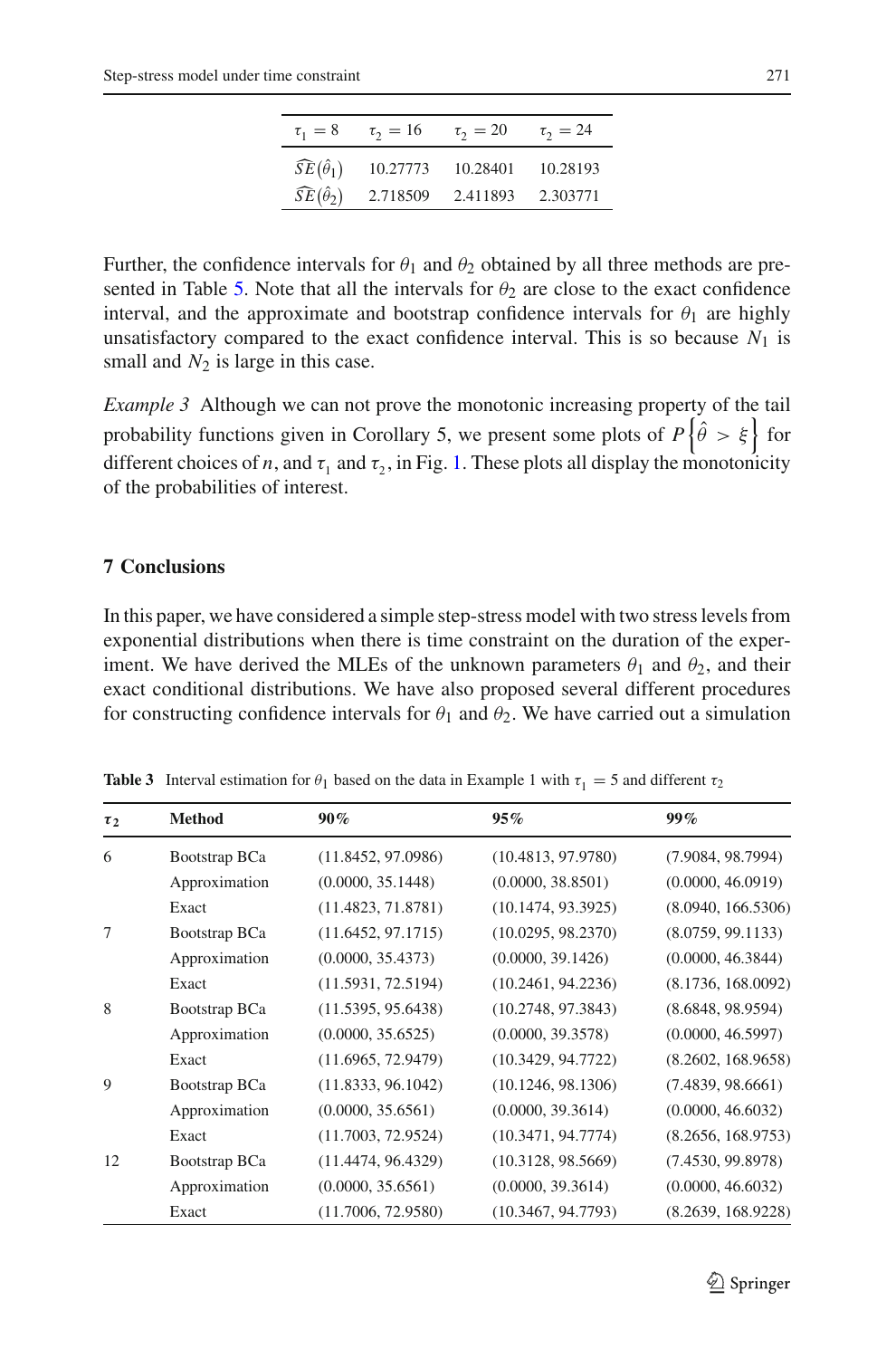<span id="page-21-0"></span>

| $\tau_2$ | <b>Method</b> | $90\%$            | 95%                | 99%                |
|----------|---------------|-------------------|--------------------|--------------------|
| 6        | Bootstrap BCa | (2.8799, 16.6801) | (2.4932, 17.3774)  | (1.7947, 18.0875)  |
|          | Approximation | (0.0000, 14.9771) | (0.0000, 16.6460)  | (0.0000, 19.9077)  |
|          | Exact         | (2.7403, 61.6015) | (2.3523, 117.4822) | (1.7900, 561.5936) |
| 7        | Bootstrap BCa | (4.0308, 26.5112) | (2.9103, 29.9906)  | (3.1983, 33.2359)  |
|          | Approximation | (0.0000, 15.8027) | (0.0000, 17.5407)  | (0.0000, 20.9376)  |
|          | Exact         | (4.1066, 32.9363) | (3.5998, 45.9218)  | (2.8281, 99.5966)  |
| 8        | Bootstrap BCa | (2.5731, 8.2473)  | (2.2987, 9.8267)   | (2.0628, 12.0612)  |
|          | Approximation | (1.2354, 8.1647)  | (0.5717, 8.8284)   | (0.0000, 10.1256)  |
|          | Exact         | (3.1190, 11.2912) | (2.8251, 13.2468)  | (2.3466, 18.6546)  |
| 9        | Bootstrap BCa | (2.1930, 5.2337)  | (2.3852, 5.8879)   | (2.3917, 7.1737)   |
|          | Approximation | (1.7884, 5.8839)  | (1.3961, 6.2762)   | (0.6293, 7.0430)   |
|          | Exact         | (2.5643, 7.3382)  | (2.3566, 8.3046)   | (2.0086, 10.7583)  |
| 12       | Bootstrap BCa | (3.4681, 6.4423)  | (2.9746, 7.4671)   | (2.1930, 9.0009)   |
|          | Approximation | (2.4996, 7.9478)  | (1.9778, 8.4697)   | (0.9578, 9.4896)   |
|          | Exact         | (3.5333, 9.3778)  | (3.2633, 10.5022)  | (2.8071, 13.2944)  |

**Table 4** Interval estimation for  $\theta_2$  based on the data in Example 1 with  $\tau_1 = 5$  and different  $\tau_2$ 

**Table 5** Interval estimation for  $\theta_1$  and  $\theta_2$  based on the data in Example 2 with  $\tau_1 = 8$  and different  $\tau_2$ 

<span id="page-21-1"></span>

|            | $\tau$ , | <b>Method</b> | $90\%$             | 95%                | $99\%$              |
|------------|----------|---------------|--------------------|--------------------|---------------------|
| $\theta_1$ | 16       | Bootstrap BCa | (15.4715, 44.0562) | (14.0231, 53.2283) | (12.6611, 110.4923) |
|            |          | Approximation | (8.8162, 33.0712)  | (6.4928, 35.3945)  | (1.9521, 39.9352)   |
|            |          | Exact         | (14.3235, 39.5828) | (13.1967, 45.3996) | (11.3027, 56.2873)  |
|            | 20       | Bootstrap BCa | (14.9623, 43.4934) | (13.5602, 53.1624) | (12.6110, 66.9014)  |
|            |          | Approximation | (8.8184, 33.0734)  | (6.4951, 35.3967)  | (1.9543, 39.9375)   |
|            |          | Exact         | (14.3235, 39.4201) | (13.1967, 45.1434) | (11.3027, 56.3097)  |
|            | 24       | Bootstrap BCa | (14.7173, 43.3530) | (13.9817, 51.7492) | (13.0987, 88.3893)  |
|            |          | Approximation | (8.8171, 33.0721)  | (6.4938, 35.3954)  | (1.9530, 39.9362)   |
|            |          | Exact         | (14.3235, 40.0600) | (13.1967, 45.2894) | (11.3027, 56.2863)  |
| $\theta_2$ | 16       | Bootstrap BCa | (6.1549, 14.7354)  | (5.8507, 16.9423)  | (5.1816, 22.5316)   |
|            |          | Approximation | (4.7326, 12.3528)  | (4.0027, 13.0827)  | (2.5761, 14.5093)   |
|            |          | Exact         | (6.0103, 14.2983)  | (5.5908, 15.7817)  | (4.8775, 19.3389)   |
|            | 20       | Bootstrap BCa | (6.3969, 13.9389)  | (6.1930, 16.0229)  | (5.6165, 22.1152)   |
|            |          | Approximation | (5.4263, 12.6502)  | (4.7344, 13.3421)  | (3.3820, 14.6945)   |
|            |          | Exact         | (6.4928, 14.2075)  | (6.0793, 15.5093)  | (5.3570, 18.5517)   |
|            | 24       | Bootstrap BCa | (6.9175, 14.6662)  | (6.6156, 17.3868)  | (5.6610, 23.8502)   |
|            |          | Approximation | (5.8964, 12.9923)  | (5.2167, 13.6719)  | (3.8883, 15.0004)   |
|            |          | Exact         | (6.8614, 14.3892)  | (6.4449, 15.6304)  | (5.7166, 18.4912)   |

study to compare the performance of all these procedures. We have observed that the approximate method of constructing confidence intervals (based on the asymptotic normality of the MLEs  $\hat{\theta}_1$  and  $\hat{\theta}_2$ ) and the Studentized-*t* bootstrap conference interval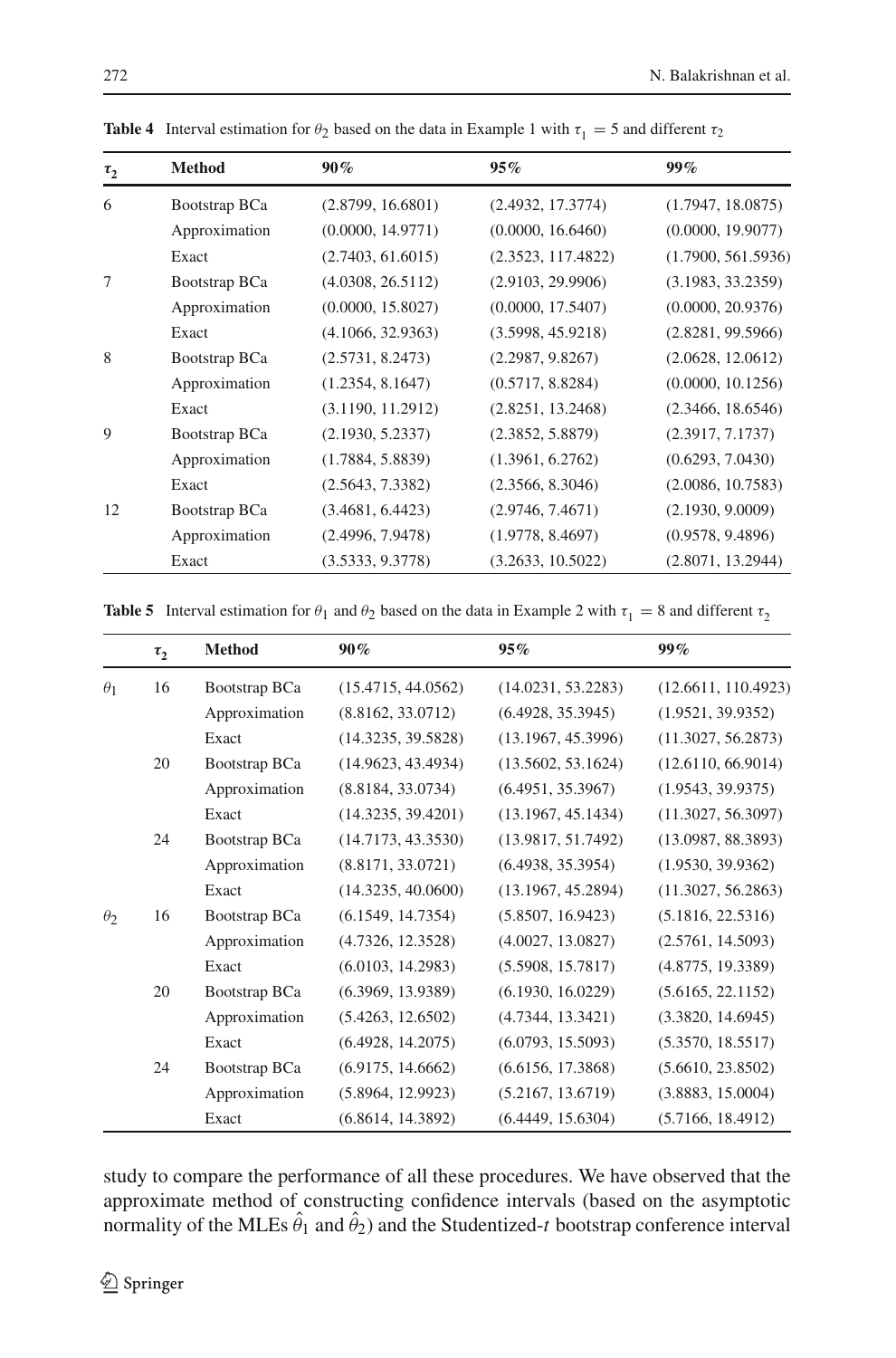are both unsatisfactory in terms of the coverage probabilities. Eventhough the percentile bootstrap method seems to be sensitive for small values of  $\tau_1$  and  $\tau_2$ , the method does improve for larger sample size. Overall, the adjusted percentile method seems to be the one (among the three bootstrap methods) with somewhat satisfactory coverage probabilities (not so for  $\theta_1$  when  $\tau_1$  is small). Hence, our recommendation is to use the exact method whenever possible, and the adjusted percentile method in case of large sample size when the computation of the exact confidence interval becomes difficult. We have also presented some examples to illustrate all the methods of inference discussed here as well as to support the conclusions drawn.

**Acknowledgements** The authors thank two anonymous referees for their constructive comments and criticisms which led to an improvement in the presentation of this article. The first author also acknowledges the financial support of the Natural Sciences and Engineering Research Council of Canada.

## **References**

- <span id="page-22-12"></span>Arnold, B. C., Balakrishnan, N., Nagaraja, H. N. (1992). *A first course in order statistics*. New York: Wiley.
- <span id="page-22-3"></span>Bagdonavicius, V. (1978). Testing the hypothesis of additive accumulation of damages. *Probability Theory and its Application*, *23*, 403–408.
- <span id="page-22-1"></span>Bagdonavicius, V., Nikulin, M. (2002). *Accelerated life models: modeling and statistical analysis.* Boca Raton, Fl: Chapman and Hall/CRC Press.
- <span id="page-22-9"></span>Balakrishnan, N., Kundu, D., Ng, H. K. T., Kannan, N. (2007). Point and interval estimation for a simple step-stress model with Type-II censoring. *Journal of Quality Technology*, **39**, 35–47.
- <span id="page-22-5"></span>Bai, D. S., Kim, M. S., Lee, S. H. (1989). Optimum simple step-stress accelerated life test with censoring. *IEEE Transactions on Reliability, 38*, 528–532.
- <span id="page-22-6"></span>Bhattacharyya, G. K., Zanzawi, S. (1989). A tampered failure rate model for step-stress accelerated life test. *Communications in Statistics-Theory and Methods, 18*, 1627–1643.
- <span id="page-22-14"></span>Chen, S. M., Bhattacharyya, G. K. (1988). Exact confidence bound for an exponential parameter under hybrid censoring. *Communications in Statistics-Theory and Methods, 17*, 1858–1870.
- <span id="page-22-17"></span>Childs, A., Chandrasekar, B., Balakrishnan, N., Kundu, D. (2003). Exact likelihood inference based on Type-I and Type-II hybrid censored samples from the exponential distribution. *Annals of the Institute of Statistical Mathematics, 55*, 319–330.
- <span id="page-22-13"></span>David, H. A., Nagaraja, H. N. (2003). *Order statistics*, 3rd edn. Hobken, NJ: Wiley.
- <span id="page-22-2"></span>DeGroot, M. H., Goel, P. K. (1979). Bayesian estimation and optimal design in partially accelerated life testing. *Naval Research Logistics Quarterly, 26*, 223–235.
- <span id="page-22-18"></span>Efron, B., Tibshirani, R. (1998). *An introduction to the bootstrap*. Boca Raton: Chapman and Hall/CRC Press.
- <span id="page-22-10"></span>Gouno, E., Balakrishnan, N. (2001). Step-stress accelerated life test. In N. Balakrishnan, C. R. Rao (Eds.), *Handbook of statistics-20: advances in reliability* (pp. 623–639). Amsterdam: North-Holland.
- <span id="page-22-11"></span>Gouno, E., Sen, A., Balakrishnan, N. (2004) Optimal step-stress test under progressive Type-I censoring. *IEEE Transactions on Reliability*, *53*, 383–393.
- <span id="page-22-15"></span>Gupta, R. D., Kundu, D. (1998). Hybrid censoring schemes with exponential failure distributions. *Communications in Statistics-Theory and Methods, 27*, 3065–3083.
- Johnson, N. L., Kotz, S., Balakrishnan, N. (2004). *Continuous univariate distributions*, vol. 1, 2nd edn. New York: Wiley.
- <span id="page-22-8"></span>Khamis, I. H., Higgins, J. J. (1998). A new model for step-stress testing. *IEEE Transactions on Reliability*, *47*, 131–134.
- <span id="page-22-16"></span>Kundu, D., Basu, S. (2000). Analysis of incomplete data in presence of competing risks, *Journal of Statistical Planning and Inference*, *87*, 221–239.
- <span id="page-22-7"></span>Madi, M. T. (1993). Multiple step-stress accelerated life test: the tampered failure rate model. *Communications in Statistics-Theory and Methods, 22*, 2631–2639.
- <span id="page-22-0"></span>Meeker, W. Q., Escobar, L. A. (1998). *Statistical methods for reliability data.* New York: Wiley.
- <span id="page-22-4"></span>Miller, R., Nelson, W. B. (1983). Optimum simple step-stress plans for accelerated life testing. *IEEE Transactions on Reliability, 32*, 59–65.